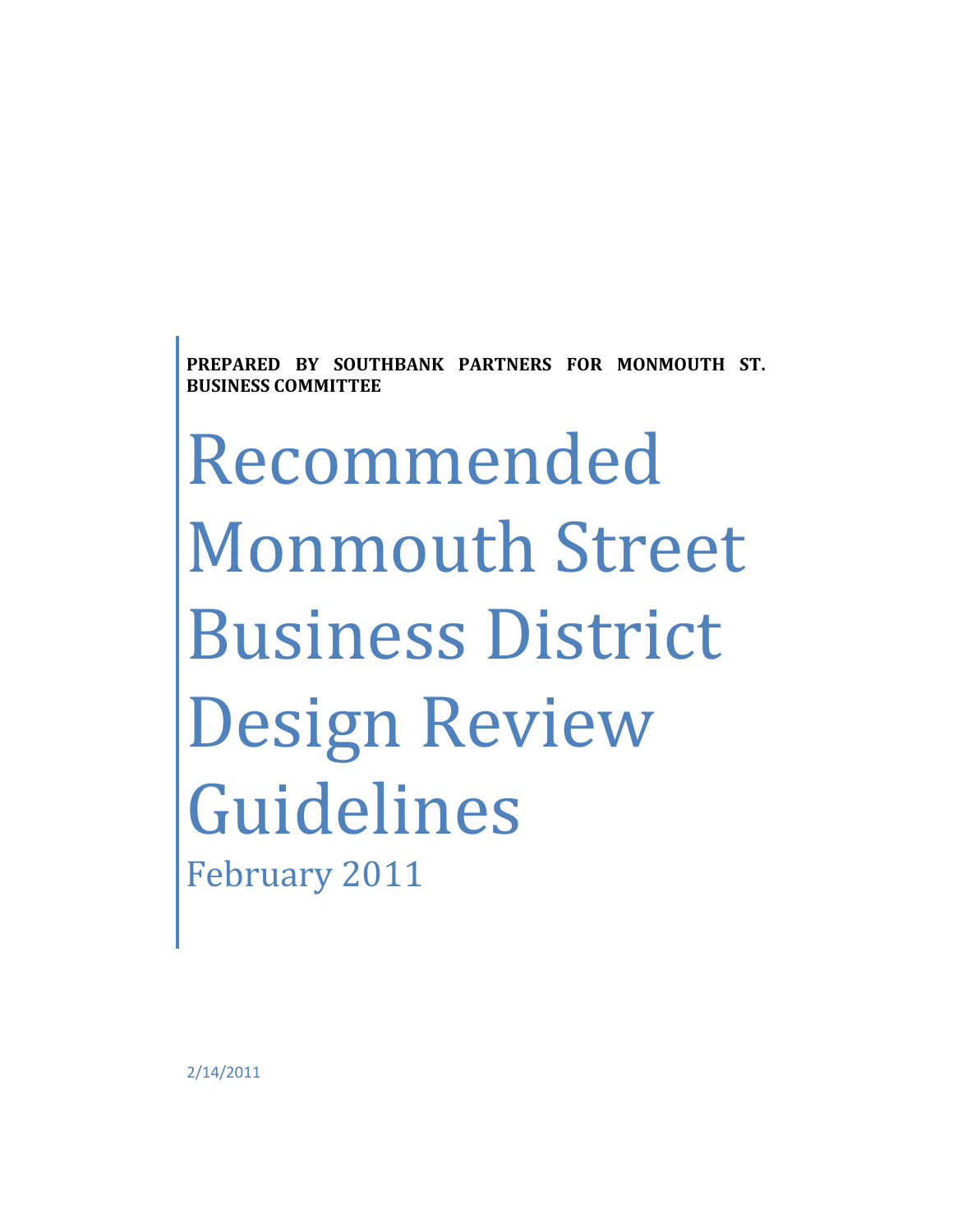# TABLE OF CONTENTS

| <b>I. INTRODUCTION</b>                                                                                               |  |  |  |  |  |  |  |    | . 3                |
|----------------------------------------------------------------------------------------------------------------------|--|--|--|--|--|--|--|----|--------------------|
| <b>II. THE REVIEW PROCESS</b>                                                                                        |  |  |  |  |  |  |  |    | . 6                |
| A. Established Review Process<br><b>B. Routine Maintenance Items</b><br>C. Review Criteria                           |  |  |  |  |  |  |  |    | . 6<br>.7<br>. 8   |
| III. DESIGN REVIEW GUIDELINES.<br>A. Overall Approach and Policy<br>B. Monmouth St District Boundary Map             |  |  |  |  |  |  |  |    | . 9<br>. 9<br>. 10 |
| <b>IV. COMMERCIAL GUIDELINES</b>                                                                                     |  |  |  |  |  |  |  |    | 11                 |
| A. Guidelines for Site and Setting<br><b>B. Guidelines for Rehabilitation</b><br>C. Guidelines for New Construction. |  |  |  |  |  |  |  |    | .11<br>.12<br>. 26 |
| <b>V DEFINITIONS</b>                                                                                                 |  |  |  |  |  |  |  |    | .30                |
| A. Procedural Definitions<br><b>B. Technical Definitions</b>                                                         |  |  |  |  |  |  |  |    | 30<br>30           |
| <b>VI. APPENDICES</b>                                                                                                |  |  |  |  |  |  |  |    | . 34               |
| <b>APPENDIX A - Paint Color Recommendations</b>                                                                      |  |  |  |  |  |  |  |    | $.34 - .36$        |
| <b>List of illustrations</b>                                                                                         |  |  |  |  |  |  |  |    |                    |
| Illustration I Display window and details<br>Illustration 2 Upper façade window treatment                            |  |  |  |  |  |  |  | 15 | 19                 |

# Map 1 Boundary of Monmouth Street District . . . . . . . . . . . . . . . 10

Illustration 3 Treatment of roof Cornices . . . . . . . . . . . . . 21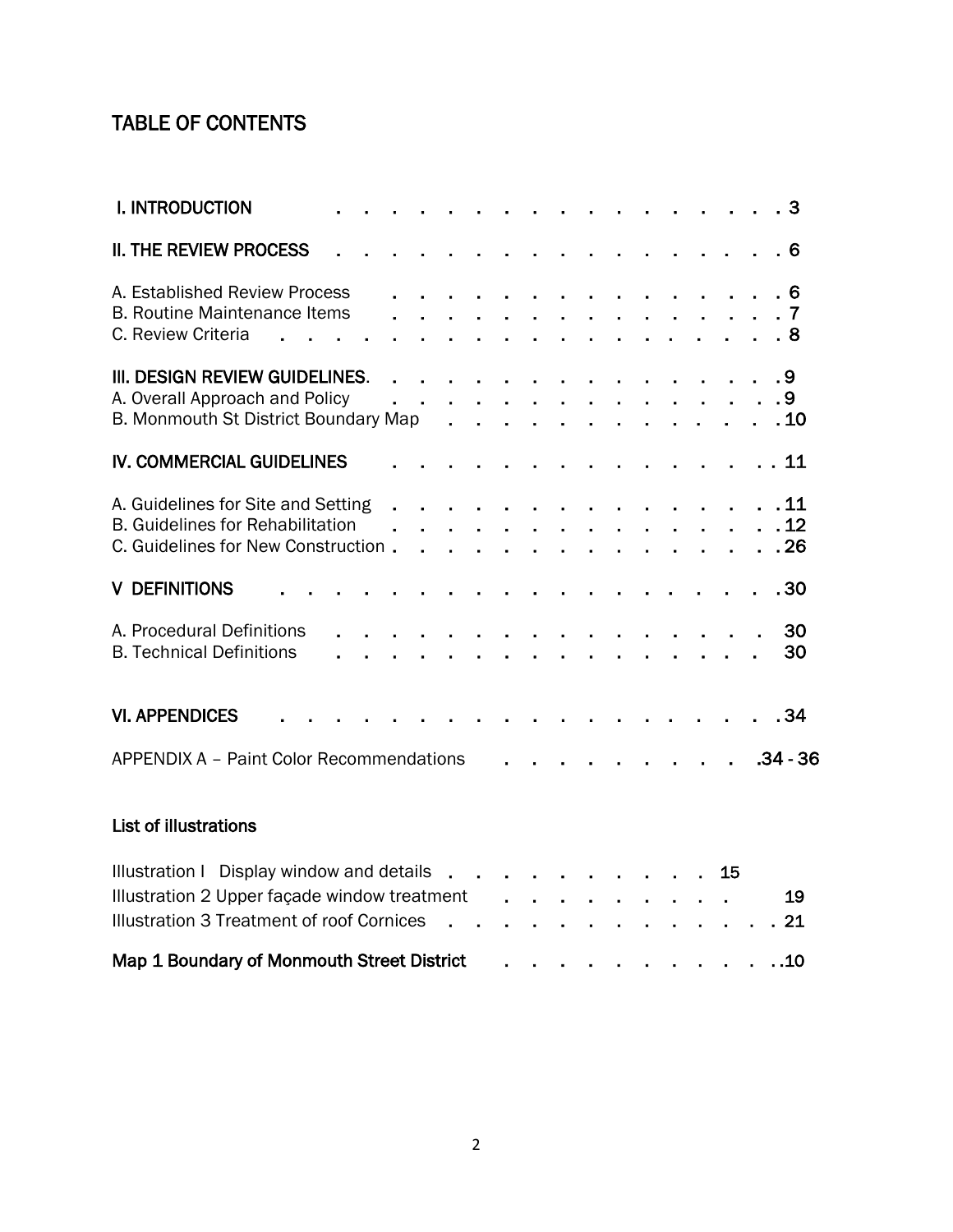# I. INTRODUCTION

Cultural resource protection on the state and local level is growing across the country. During the 1980s many states began passing legislation, which mandated that preservation be integrated into local and state planning efforts. Reasons for establishing preservation plans are both aesthetic and economic. The preservation of historic resources helps to enhance a community's sense of character and identity. An active preservation policy maintains and promotes property values and encourages heritage tourism. Preservation is also increasingly seen as a revitalization tools for communities.

The adoption of guidelines reflects the desire of Monmouth Street Business District (hereafter referred to as the District) to preserve their quality of life. The intent of this manual is to provide the Monmouth Street Business District Board (hereafter referred to as the Board)and property owners in the District with the criteria for preservation and rehabilitation of their properties. The guidelines define the historic character of the District, outline appropriate rehabilitation methods, and recommend acceptable standards for new construction.

#### Why establish design guidelines?

Design guidelines are adopted to preserve and protect the historic and architectural character of an area. Guidelines reinforce structural requirements and regulate aesthetic standards as well. Adoption of guidelines can increase property values, reinforce community identity, encourage economic growth and development and extend the life of a building or structure. Guidelines provide a means by which an area can preserve its historic identity while allowing for compatible new construction. Design guidelines can result in a positive change in the visual appearance of a community.

#### Property Protection

Interest in preserving residential and commercial districts has increased since the 1980s. Investment opportunities presented themselves in the form of rehabilitation and adaptive reuse. Historic neighborhoods began to enjoy a renaissance of development as property owners recognized that the rehabilitation of individual historic properties led to the stabilization of the entire business area and neighborhood. A rejuvenated historic neighborhood thus becomes a sound base for investment. Guidelines ensure that a property owner's investment in a historic area will be protected from inappropriate rehabilitation and new construction.

#### Community Identity

Many communities have promoted their quality of life by improving road, building parks, and developing strong school systems. These factors can attract business and industry that, in turn, stimulate economic growth. Quality of life also includes such aesthetic considerations as attractive and vital neighborhoods. Design guidelines help preserve historic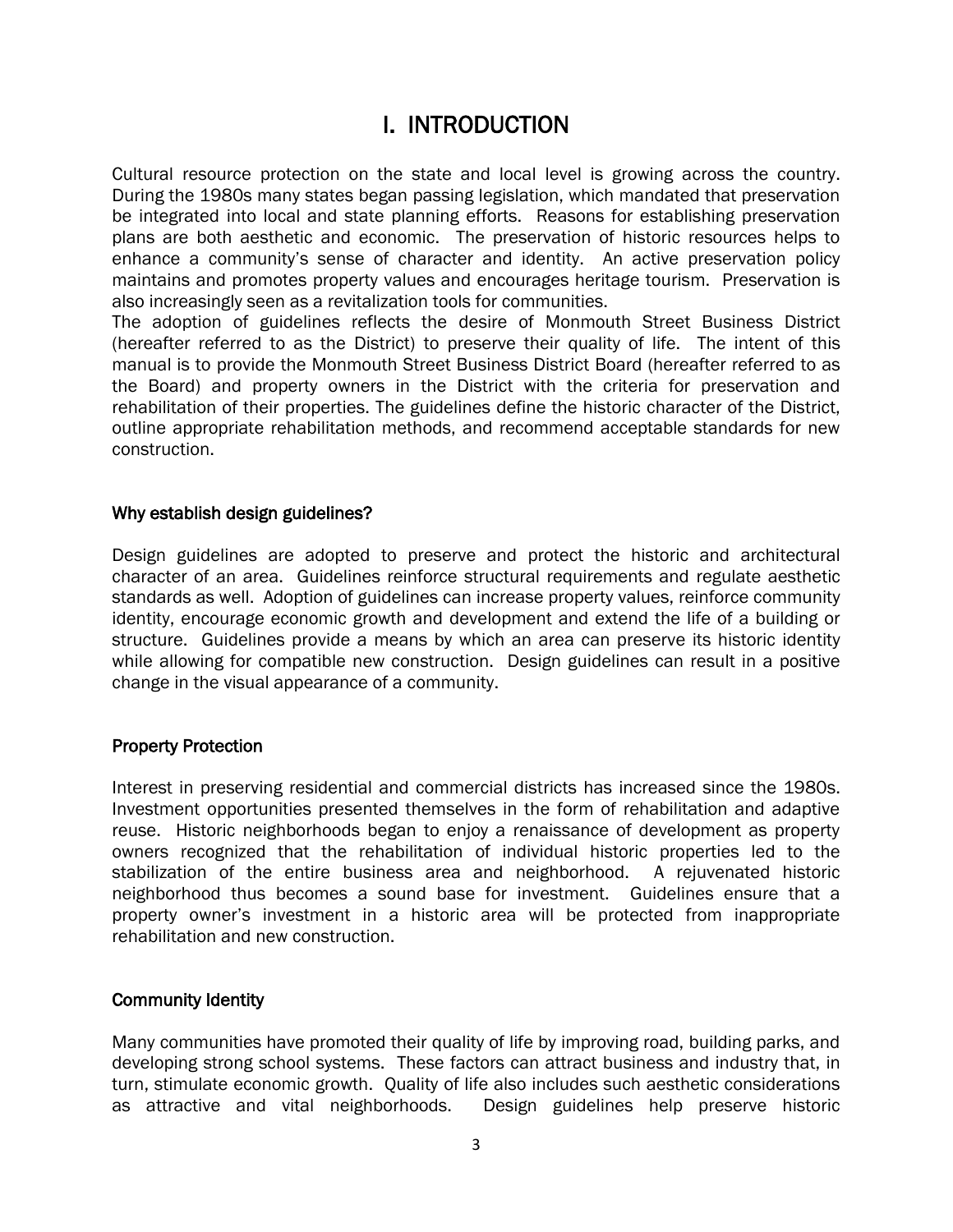neighborhood and commercial areas and illustrate a community's commitment to its heritage and identity.

## Economic Growth

A community that is committed to preserving its character often attracts more business and industry than a community that suffers from a poor self-image, or worse, from poor and uncontrolled planning. Design guidelines reflect a community's pride in itself and its emphasis on quality development. The results have proven to be increased property values, neighborhood and commercial revitalization, and stimulation of heritage tourism.

#### Building Preservation

Guidelines do more than just ensure the preservation of the historic character and architectural integrity of a building. Guidelines also ensure that new and replacement materials are compatible and in character with the original materials and that the best possible rehabilitation techniques are employed. As a result, the lifespan of a historic building can often be extended as property owners invest in quality replacement materials and craftsmanship.

## What is the purpose of design review guidelines?

The purpose of the Monmouth Street District Design Review Guidelines Manual is to provide theBoard and city staff with standard criteria on which to base design decisions. The guidelines also offer information on appropriate rehabilitation and new construction to property owners to assist them in planning and designing the rehabilitation of their properties.

The guidelines deal with all aspects of construction, rehabilitation, and demolition. Many of the architectural styles that are found in the Monmouth Street District are described and illustrated. Appropriate additions, compatible new construction, and respectful rehabilitation will be outlined in detail for the benefit of the Board and for property owners who wish to change their properties in any way. The guidelines also outline appropriate actions for the Board in times of natural disasters.

The guidelines set forth in this manual deal with primary façades and secondary façades that are readily visible from the street or sidewalk. Alterations to rear façades are not as strictly regulated by the Board because they are usually obscured by fences, trees, or by the building's placement on the lot. Property owners should refer to the guidelines when planning and designing new construction projects or even when completing regular maintenance work.

## What work requires a COA (Certificate of Appropriateness)?

The table on the following page outlines what types of work on homes and commercial structures requires a COA.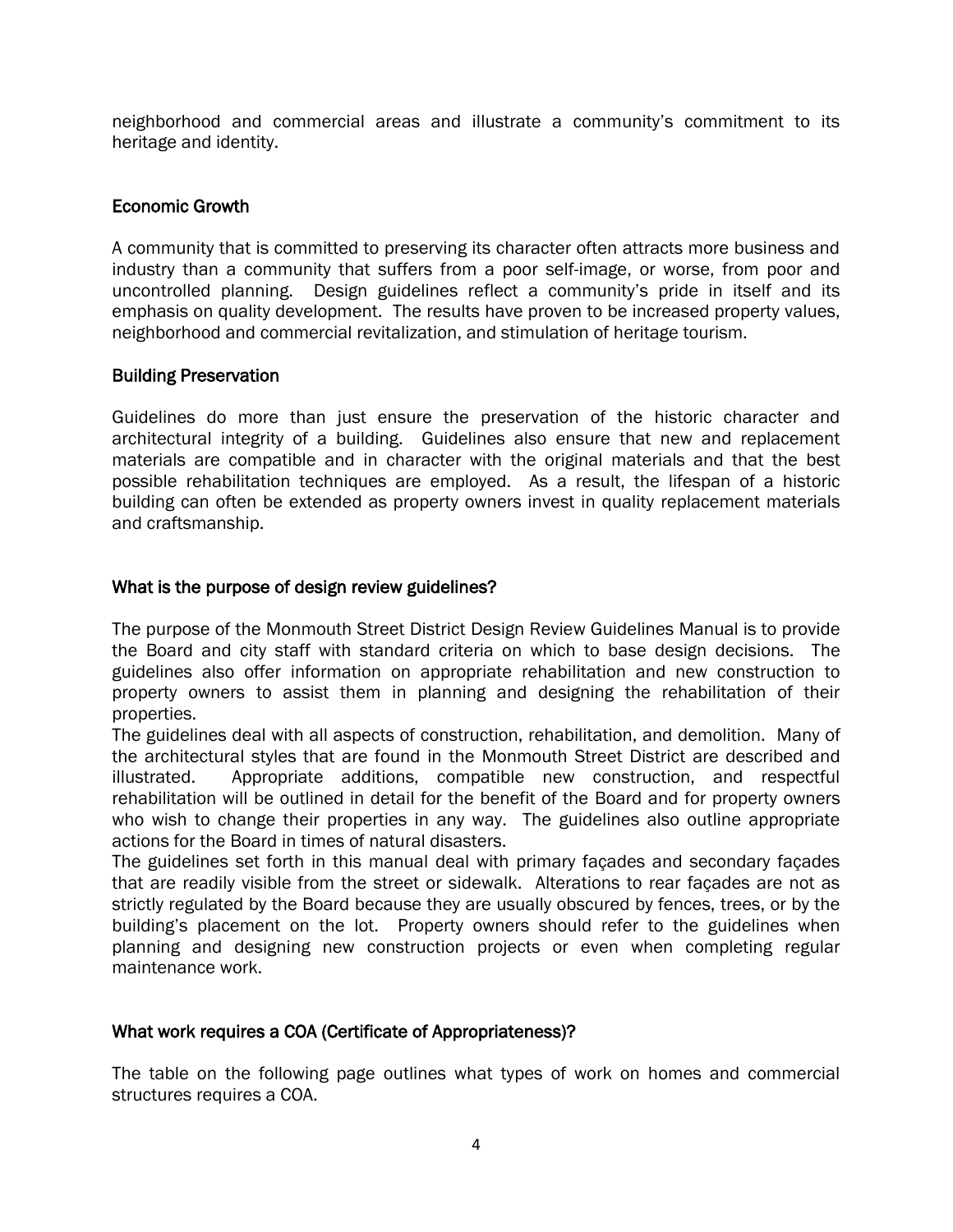| <b>Work Requiring COA Approval</b>                                                                                                      |                                                                                                                                                                       |                                                                                                                                                                                         |                                                                    |  |  |  |  |
|-----------------------------------------------------------------------------------------------------------------------------------------|-----------------------------------------------------------------------------------------------------------------------------------------------------------------------|-----------------------------------------------------------------------------------------------------------------------------------------------------------------------------------------|--------------------------------------------------------------------|--|--|--|--|
| <b>COMMISSION</b><br><b>APPROVAL REQUIRED</b><br><b>TYPE OF WORK</b><br>FOR:                                                            |                                                                                                                                                                       | <b>STAFF APPROVAL</b><br><b>MAY BE GIVEN FOR:</b>                                                                                                                                       | <b>BUILDING OR</b><br><b>OTHER TYPE OF</b><br><b>PERMIT NEEDED</b> |  |  |  |  |
| Addition, removal, or<br>covering architectural<br>details & decorative<br>elements (cornice,<br>dentils, gingerbread,<br>finial, etc.) | Αll                                                                                                                                                                   |                                                                                                                                                                                         |                                                                    |  |  |  |  |
| Awnings                                                                                                                                 | Installation of new awnings                                                                                                                                           | Removal of aluminum<br>awnings                                                                                                                                                          | Building / zoning                                                  |  |  |  |  |
| Construction of new<br>buildings or additions                                                                                           | All new buildings or additions<br>including garages and porch<br>enclosures                                                                                           | Storage facilities located in<br>rear yard not visible from<br>street                                                                                                                   | Building / zoning                                                  |  |  |  |  |
| Decks                                                                                                                                   | Deck on elevation facing a<br>street                                                                                                                                  | Rear, ground level decks<br>that do not require<br>alteration to any structure                                                                                                          | Building / zoning                                                  |  |  |  |  |
| Demolition                                                                                                                              | All                                                                                                                                                                   |                                                                                                                                                                                         | <b>Building</b>                                                    |  |  |  |  |
| Doors                                                                                                                                   | All changes visible from street,<br>all modifications to original<br>wood doors                                                                                       | Doors replaced with in-kind<br>material and of the original<br>size and configuration                                                                                                   | Building - if opening<br>size is altered                           |  |  |  |  |
| Fencing                                                                                                                                 | Fencing visible from street                                                                                                                                           | Rear fencing not highly<br>visible from the street                                                                                                                                      | Fence / zoning                                                     |  |  |  |  |
| <b>Fire Escape</b>                                                                                                                      | With alteration to the<br>structure, on primary facades                                                                                                               | All without alteration to the<br>structure, non-primary<br>facades                                                                                                                      | Building / zoning                                                  |  |  |  |  |
| Gutters / downspouts                                                                                                                    | Alterations to box gutters,<br>roofing over built-in gutters, and<br>applying an appropriate style<br>gutter from the overhang,<br>leaving all cornice details intact | Relining existing gutters,<br>replace downspouts,<br>rebuilding of wood box<br>gutters                                                                                                  |                                                                    |  |  |  |  |
| <b>HVAC</b>                                                                                                                             | All changes visible from street                                                                                                                                       | All changes in rear yard not<br>visible from street                                                                                                                                     | Building / zoning                                                  |  |  |  |  |
| Masonry cleaning and<br>tuck-pointing painting                                                                                          | Any other masonry treatment<br>including painting unpainted<br>masonry, stone, brick, terra<br>cotta, and concrete                                                    | Chemical or water cleaning,<br>tuck-pointing                                                                                                                                            |                                                                    |  |  |  |  |
| Parking lots and paved<br>areas                                                                                                         | New parking seen from the<br>street                                                                                                                                   | New parking not seen from<br>the street                                                                                                                                                 | Building / zoning                                                  |  |  |  |  |
| Roofs                                                                                                                                   | Changes in material or form                                                                                                                                           | Replacement in kind of<br>appropriate material                                                                                                                                          | Building when<br>structure is involved                             |  |  |  |  |
| Windows                                                                                                                                 | Replacement of original<br>windows, changes in window<br>openings, materials, or<br>configuration                                                                     | Replacement of replacement<br>windows when they fit<br>original window openings<br>and are of proper<br>configuration to what was<br>originally in place                                | Building if window<br>openings are modified                        |  |  |  |  |
| Painting                                                                                                                                | Painting unpainted masonry                                                                                                                                            | Not required but requested to<br>help document colors for future<br>homeow ners & assist other<br>residents w ith color selection.<br>Resources & assistance<br>available upon request. |                                                                    |  |  |  |  |
|                                                                                                                                         | Note: Commission Approval refers to the Code Enforcement Board of Newport.                                                                                            |                                                                                                                                                                                         |                                                                    |  |  |  |  |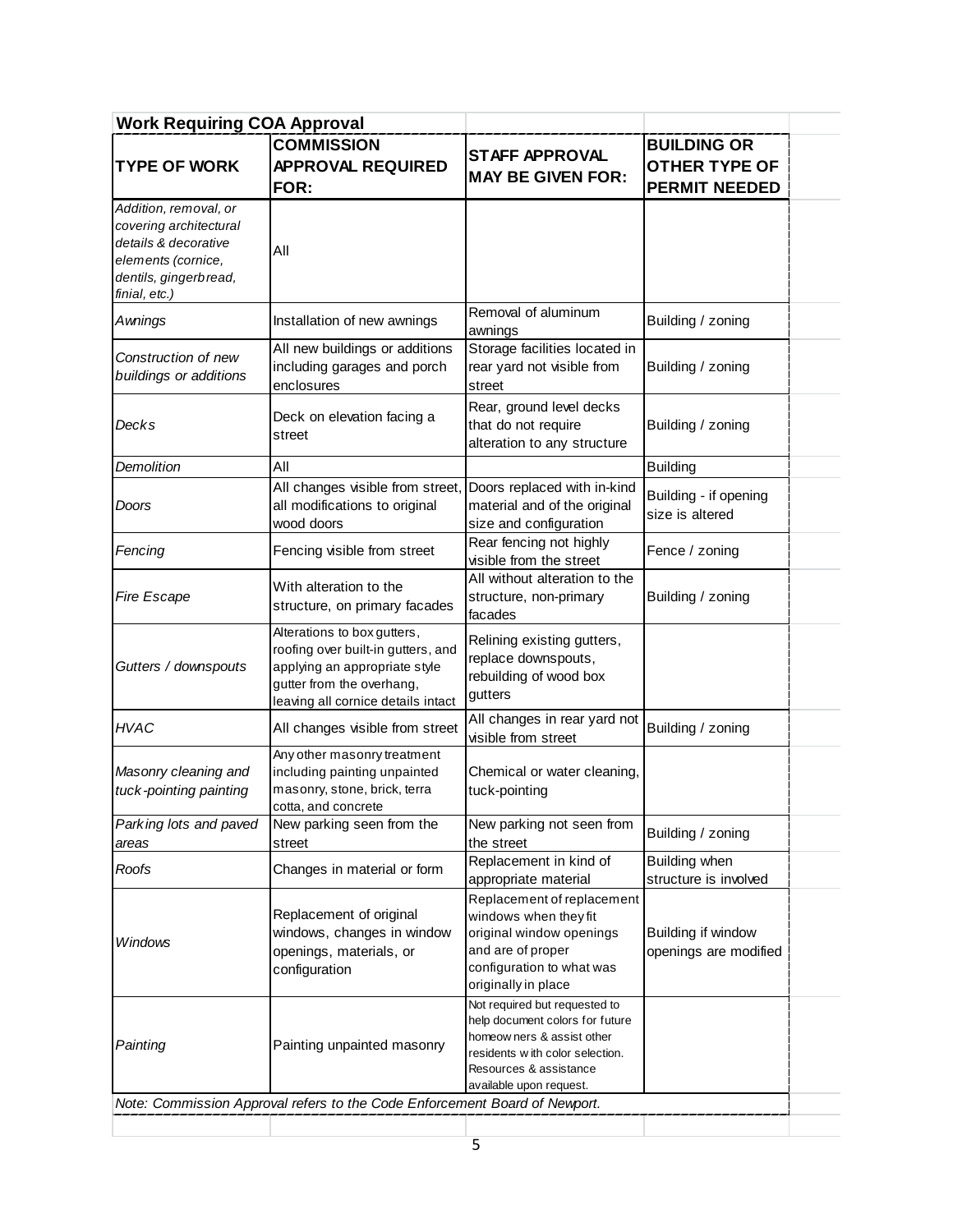# II. THE REVIEW PROCESS

# A. Initiating the Review Process

The design review process is initiated when a property owner whose property lies within the Monmouth Street Business District (hereafter referred to as the District) applies for a Certificate of Appropriateness (COA). Applications for a COA are available at the Newport City Building at Monmouth and Tenth Street or by calling their offices at 859-292-6667. City staff is available to meet and discuss proposed projects and answer any questions regarding the application process. Staff is also available to assist applicants regarding the guidelines and will provide free design assistance upon request. The application should be completed and submitted to City Staff, accompanied by photographs, drawings, and samples of proposed materials to be used.

When the complete application is submitted, the staff will determine whether a COA can be Staff approved or if the application must be reviewed by the *Board.* Staff is unable to disapprove any project. All work not approved by staff will be forwarded to the Board. COA's are valid for six (6) months from date of issuance.

The Code Enforcement Board of the City of Newport is designated as the Board to serve as the Monmouth Street Design Review Board and shall function in accordance with the procedures and bylaws adopted by that Board and the guidelines established under this Ordinance. The Chairperson of the Board presides over the meeting and follows established rules of order adopted by the Board. An accurate written record of all Board meetings shall be maintained in the offices of the city of Newport. All Board meetings shall be prescheduled, well-publicized and all applicant/property owners notified by mail of the time and date of the meeting.

If the application does not require referral to the Board, the staff will issue a COA. If the application requires Board review, staff will notify the applicant of the next hearing date. Board meetings are open to the public and dates are advertised*.* Applicants are notified of the hearing date and are encouraged to appear before the Board. Applicants must provide the *Board* with sufficient information concerning their proposed work, such as drawings or photographs in addition to the description included in the COA application as provided by city staff. For new construction, and major additions or alterations, applicants should have measured drawings for the presentation to the Board. If insufficient information is presented in the COA application, the Board may deny the application until such information is provided.

The Board may approve, approve with conditions, or disapprove the COA application. When approval is granted, the property owner may begin work if all criteria have been met (i.e. necessary building permits, licensed contractor) and the COA permit is clearly posted on the structure. If the application is denied, the property owner has the following three options: 1) appeal the decision to the appropriate Court, 2) conform to the guidelines set by the Board, or 3) abandon the requested work on the property.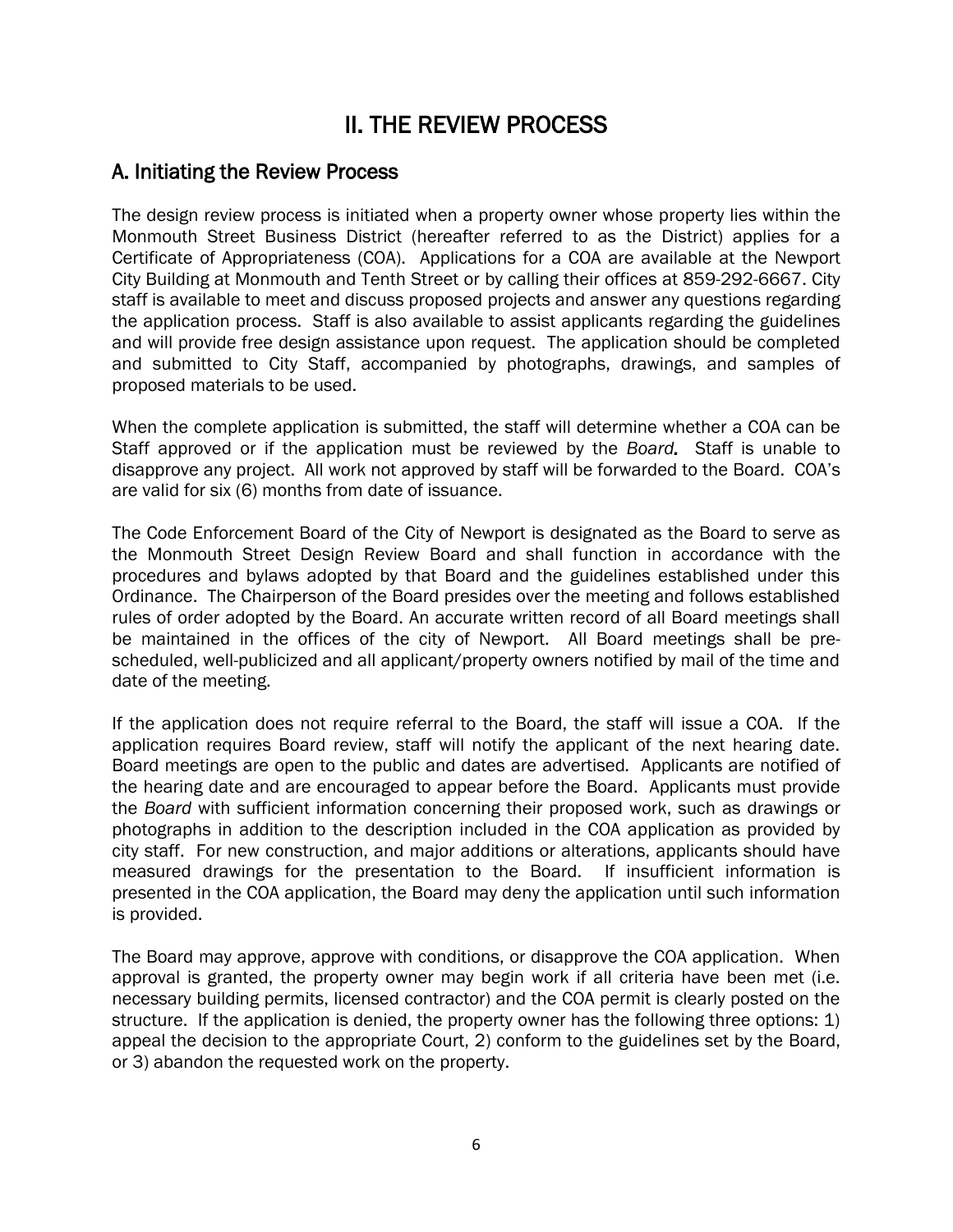*The Board* will meet on call monthly whenever board action necessitates meeting. The *Board* will review applications that have been submitted with all the necessary materials to staff Additional meetings may be called as needed and will be advertised in the *Campbell County Recorder*.

Staff shall provide a report at each Board meeting listing and describing the Certificates approved by staff since the last board meeting and for each new application to be heard. Design review is required for all work within the district except for routine or ordinary maintenance. Ordinary repairs and maintenance may be undertaken without a Certificate of Appropriateness provided this work does not change its exterior appearance that is visible to the public." For additional information, refer to Section B.

If the owner of a property in the District bypasses the COA application and commences work without the approval, a stop work order may then be issued by the Code Enforcement Officer. The owner will be required to cease work and to submit a COA application for approval. If these requirements are not met, an owner may face fines or an order to restore the original condition of the property.

# B. Routine Maintenance Items

The following is a list of routine maintenance items which do not require a Certificate of Appropriateness. Generally, these items are minor repairs which do not require a building permit and do not involve the addition or removal of any architectural feature.

- a. Ordinary maintenance and repair intended to correct deterioration of the structure or where no change is made to the exterior of the structure or adjacent property. Ordinary maintenance or repair includes:
	- 1. Replacement of window glass, but not change the intended window style or type of window;
	- 2. Caulking and weather stripping;
	- 3. Repairs to walks, patios, fences, and driveways as long as replacement materials match the original or existing intended materials in detail and color;
	- 4. Replacement of small amounts of missing or deteriorated intended original or existing siding, trim roof covering, porch flooring, steps, etc., as long as replacement materials match the original or existing intended materials in detail and color;
	- 5. Replacement of downspouts and chimney caps as long as color, intended material and shape matches existing;
	- 6. Temporary signs such as real estate, political, etc; are covered by city's Zoning Ordinance;
	- 7. Installation of house numbers and mailboxes which are compatible with the original in style, size, and intended material;
	- 8. Repair of existing yard lighting;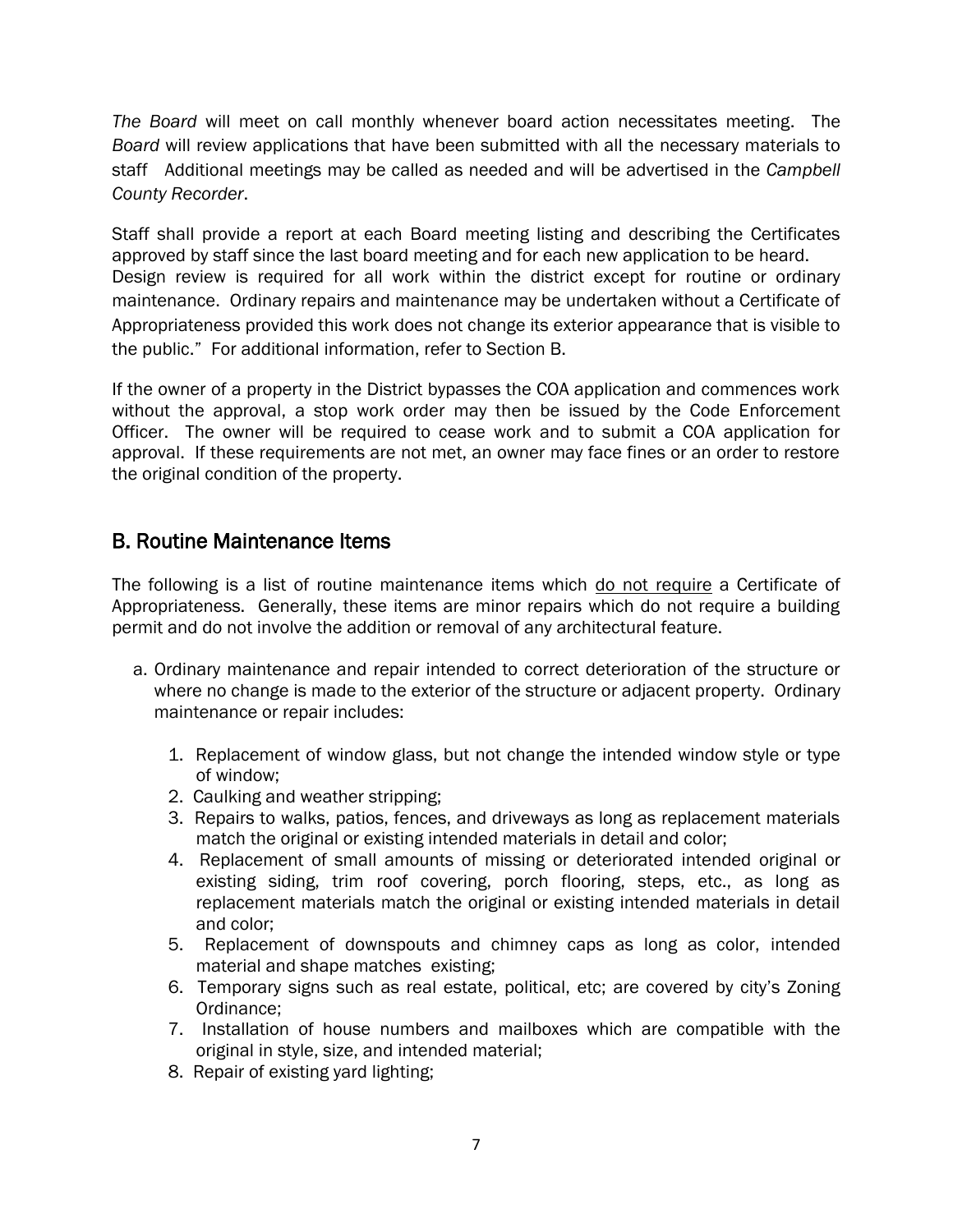- 9. Minor landscaping, including vegetable and flower gardens, shrubbery, tree plantings, except as part of overall landscaping or replanting of yard space.
- b. Any construction, alteration, or demolition which only affects the interior of the structure, except as may be required by the building code.
- c. Any construction, alteration, or demolition which is necessary to correct or abate a condition which has been declared unsafe by the Newport Fire Department, Building Inspector, or Code Enforcement Officer after notification of the Board and where emergency measures have been declared necessary by such authorities.
- d. Any construction, alteration, or demolition duly approved prior to the effective date of this ordinance

# C. Review Criteria

# **Alterations**

If the proposed work involves the alteration of an existing structure or site, including the demolition of additions, the Board shall first determine whether the structure or site, includingany addition, is significant based on the following criteria:

- 1. Its value as a reminder of the cultural or archeological heritage of the city;
- 2 Its location as a site of significant local, state, or national event;
- 3.Its identification with a person or persons who significantly contributed to the development of the city, state, or nation;
- 4. Its identification as the works of a master builder, designer, or architect whose individual work has influenced the development of the city, state, or nation;
- 5. Its value as a building that is recognized for the quality of its architecture and that retains sufficient elements showing its architectural significance;
- 6. It represents an architectural style valuable for the study of a period, method of construction, or use of indigenous materials;
- 7. Its character as a contributing element in a geographically definable area possessing a significant concentration of buildings or structures united by past events or by its plan or physical development.

## Non-Significant Structures

If the structure or site is determined to be non-significant, and the proposed work will be compatible with other properties in the District, and it will not increase the incompatibility of an existing structure, the work may be approved.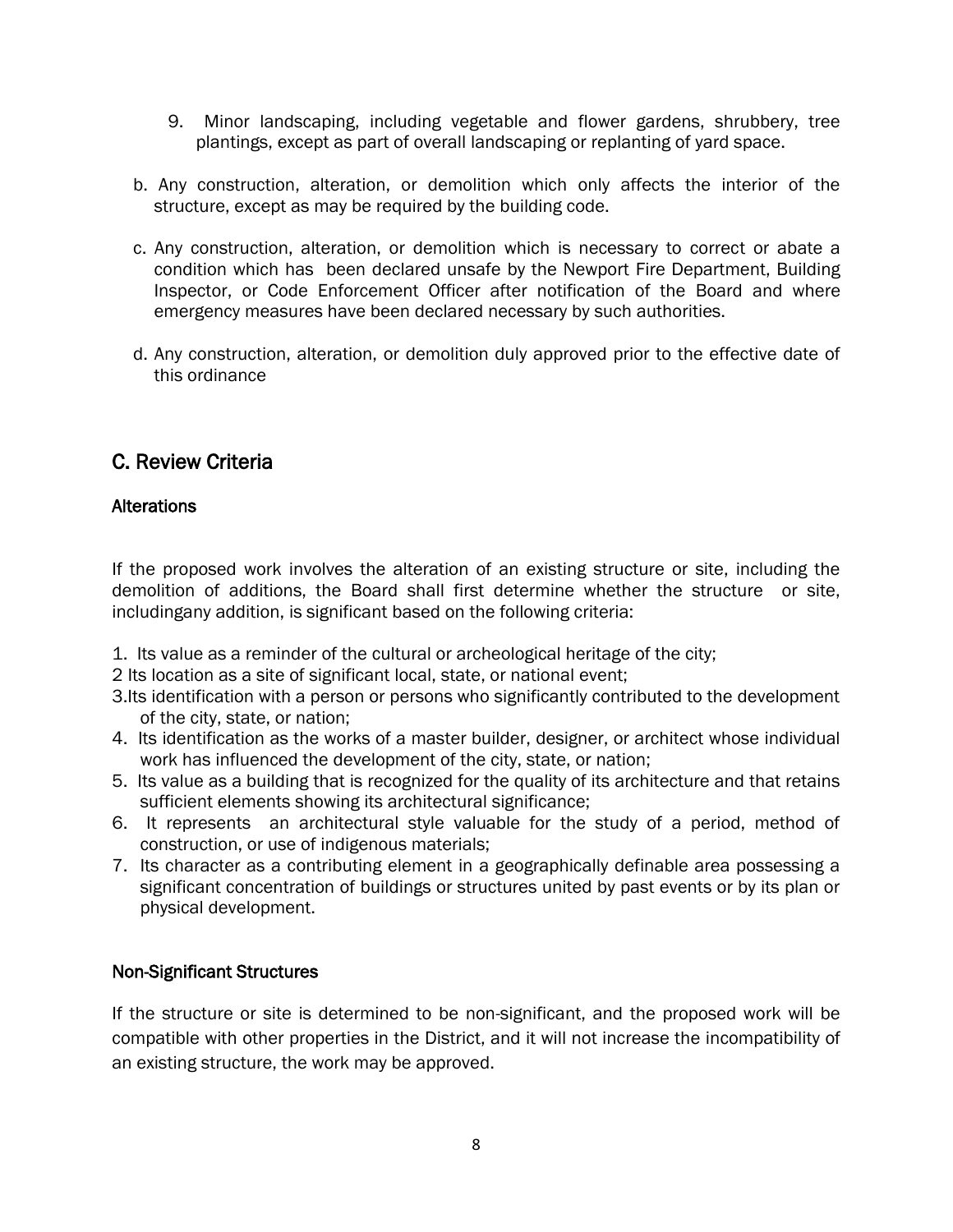# **III. DESIGN REVIEW GUIDELINES**

# A. Overall Approach and Policy

Design review guidelines serve two important purposes within the context of an overall plan. First, they provide the Board and city staff with uniform standards on which to base design review decisions. Secondly, they provide property owners the necessary information about respectful rehabilitation and construction within the District. This information is helpful when property owners are designing alterations to their properties.

The principal philosophy behind design guidelines is the emphasis of preservation over complete restoration. This outlook is demonstrated through the use of such words as *repair*, *retain*, *maintain*, and *protect*. It's important, wherever reasonable, to *repair* original materials rather than replace them; *retain* original landscaping features like case iron fences and stone retaining walls; *maintain* the original fabric because it is integral in displaying the character; and the original setting of the building.

Design review guidelines take into account all the aspects that define the character of a building and its surroundings. The guidelines apply to all façades of a building, but may be interpreted differently between rear façades and primary and secondary façades that are readily visible from the street. Guidelines apply only to the exteriors of the building; interior appearance is not regulated by these guidelines, but may be regulated by the city's Building Code. The Board may make recommendations concerning appropriate landscaping and paint colors. Maintaining the original streetscape is also important to the character of the District.

The guideline manual is divided into several chapters dealing with different types of commercial alteration: rehabilitation, construction, and demolition. In addition, procedural, technical, and architectural terms are clearly defined to try to eliminate any "gray areas" that may arise. Included in the appendices are charts, and rehabilitation criteria.

For the purpose of these guidelines, certain words shall be interpreted as follows:

"Shall" a mandatory action "Should" a preferred action "May" a permissible action

# B. Monmouth Street District Boundary Map

The map on the following page identifies the boundaries of the Monmouth Street Business District.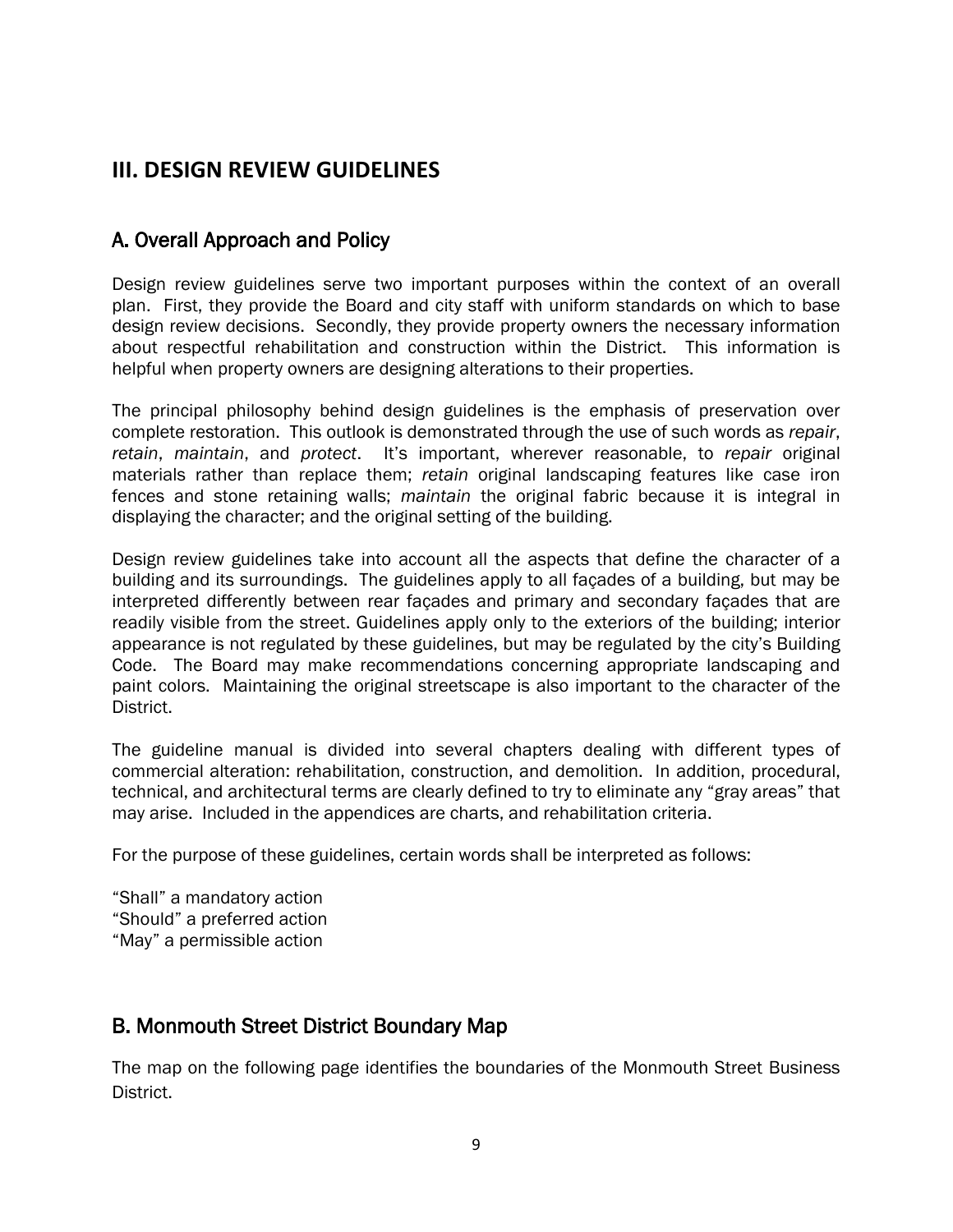

# MAP OF MONMOUTH STREET BUSINESS DISTRICT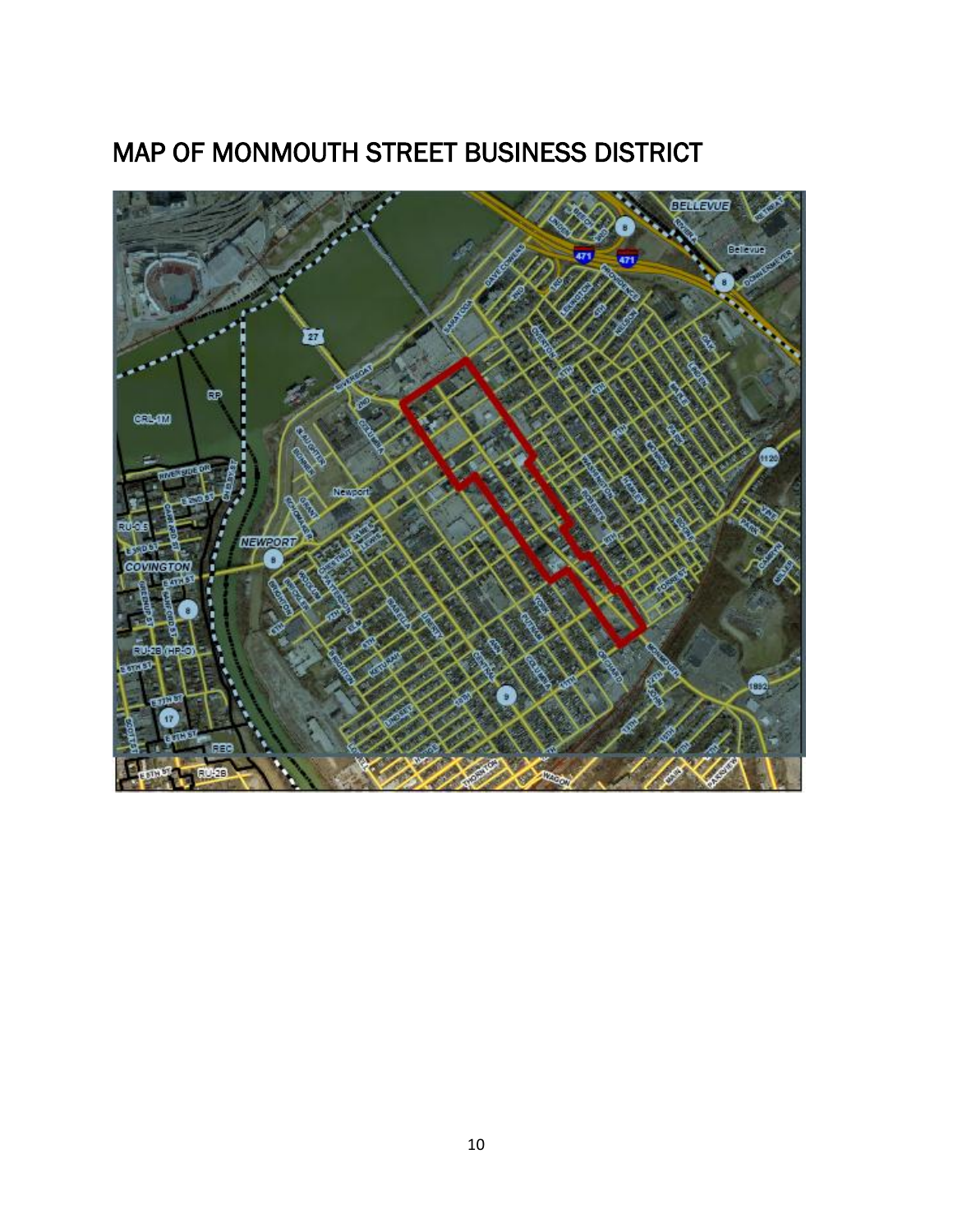# IV. COMMERCIAL GUIDELINES

# A. Guidelines for Site and Setting

## [1] PARKING LOTS SHOULD BE SCREENED FROM PEDESTRIAN VIEW

Normally Required

a. Parking lots shall follow the minimum landscape requirements as set forth in the City Zoning Ordinance. Landscaping beyond that which is required per the zoning ordinance is encouraged.

# [2] PARKING LOTS SHOULD MAINTAIN SETBACK

Recommended

a. Parking lots should repeat the general setback found along each block in the District. Almost all blocks have buildings flush with the sidewalk level. This rhythm should not be broken by a parking lot or park area that does not continue this setback. This rhythm can be maintained along parking lots and sidewalks through landscape elements such as trees, hedges, brick walls ,iron or wood fences.

# [3] LANDSCAPING SHOULD COMPLEMENT RATHER THAN DETRACT FROM BUILDINGS

#### Recommended

- a. Trees of limited height and dimensions should be considered for commercial areas. Historic commercial areas often had numerous shade trees to shelter pedestrians. With the coming of the automobile, many of these trees were removed to make way for parking. The introduction of new trees into the commercial areas is appropriate as long as the trees selected are of limited height and dimension. When mature, trees should not overly mask buildings and make signs and details difficult to observe. Trees should be spaced at least thirty (30) feet from each other and have planting beds of at least nine (9) square feet. Tree spacing and location should always take into consideration building protrusions, sign and utility locations that exist where guidelines suggest such planting and/or location.
- b. Low plants and shrubs at sidewalks are appropriate. The introduction of low hedges or planters with flowers or other decorative plants is appropriate. These may be desired as part of an overall streetscape program by the city or added on an individual basis by property owners.

# [4] SIDEWALK AND STREET IMPROVEMENTS SHOULD RESPECT THE MONMOUTH STREET DISTRICT CHARACTER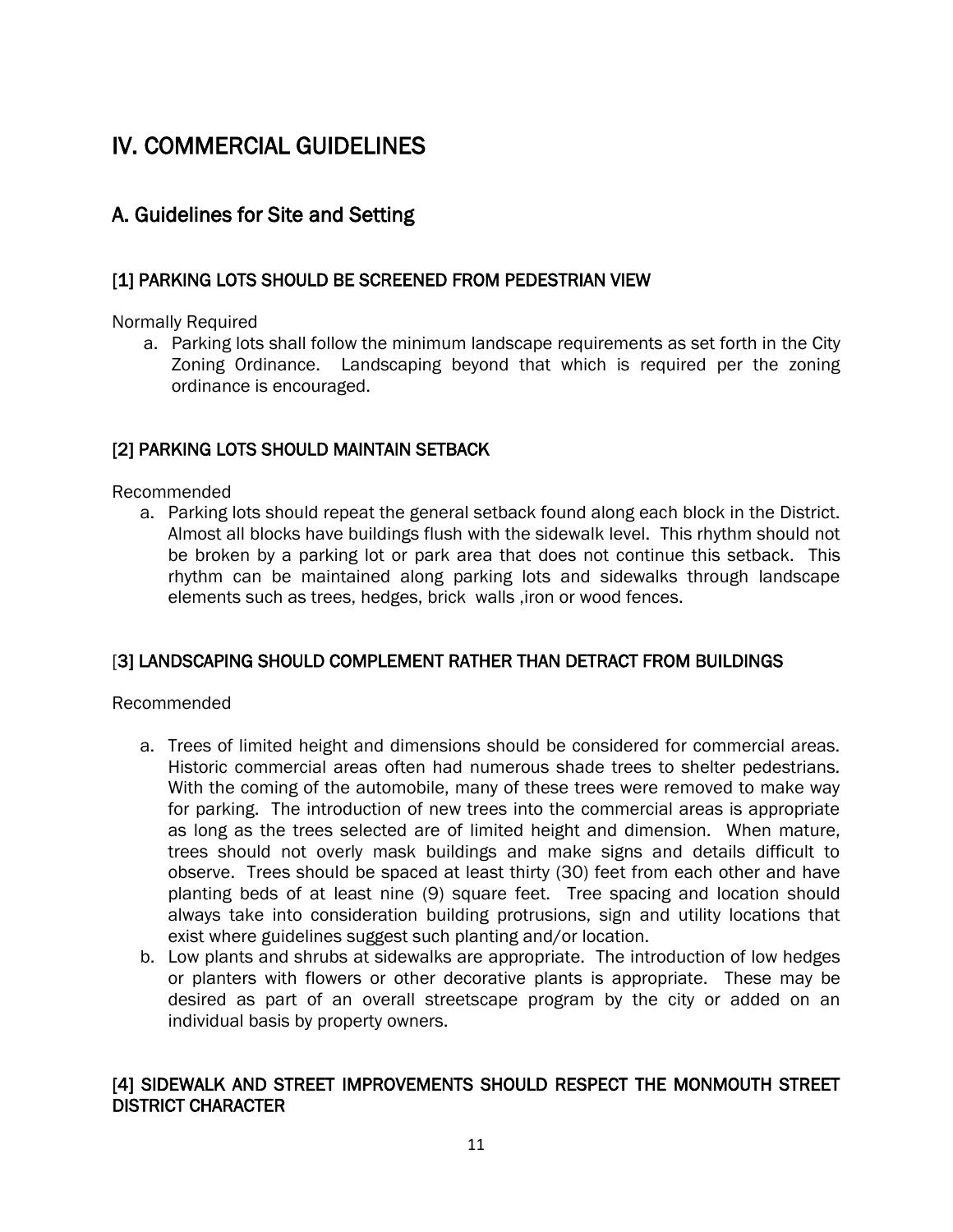#### Recommended

- a. Streetscape improvements should be in keeping with the traditional character of the District. Appropriate improvements include the introduction of brick sidewalks or textured concrete which imitates the appearance of brick. The use of brick or textured concrete can be of particular assistance in defining pedestrian crosswalks across streets. Simple street furniture such as cast iron and wooden benches, planters, clock and street lampposts would be appropriate. The addition of elements such as continuous metal or concrete canopies, oversized kiosks or gazebos should not occur.
- b. Streetscape improvements should be selected for their simplicity and durability. Many streetscape improvements completed across the country in 1960s and 1970s are now in varying degrees of deterioration. In many cases materials or construction methods were selected which were incompatible with exposure to the elements or could not withstand the constant use of vehicles and pedestrians. Before investing in major expenditures for street furniture, sidewalk materials, or curbing, the longevity and lifespan of the proposed improvements should be carefully studied. Once selected, street furniture should be well maintained and sited away from vehicular areas and bolted or anchored in place to discourage vandalism. Bicycle racks should also be encouraged and planned as an important element of the streetscape.

## [5] LIGHT FIXTURES WHICH REINFORCE DOWNTOWN CHARACTER SHOULD BE CONSIDERED

#### Recommended

a. The introduction of traditional-style light fixtures is appropriate. Many communities have re-introduced historic designs for street lighting into their historic commercial areas. These fixtures are generally of cast iron or similar types of material and have globes based on historic precedents. Design of the lighting should be based on light fixtures originally used in the District. If such light designs are not available, fixtures as close to the original intended design should be considered. The expense of such fixtures should be carefully weighed against their potential use.

# B. Guidelines for Rehabilitation

## [6] ORIGINAL STOREFRONT CONFIGURATION SHALL NOT BE ALTERED

#### Normally Required

a. Remaining original building design storefronts shall be preserved and maintained. There shall be no removal of original doors, bulkheads, decorative glass, or other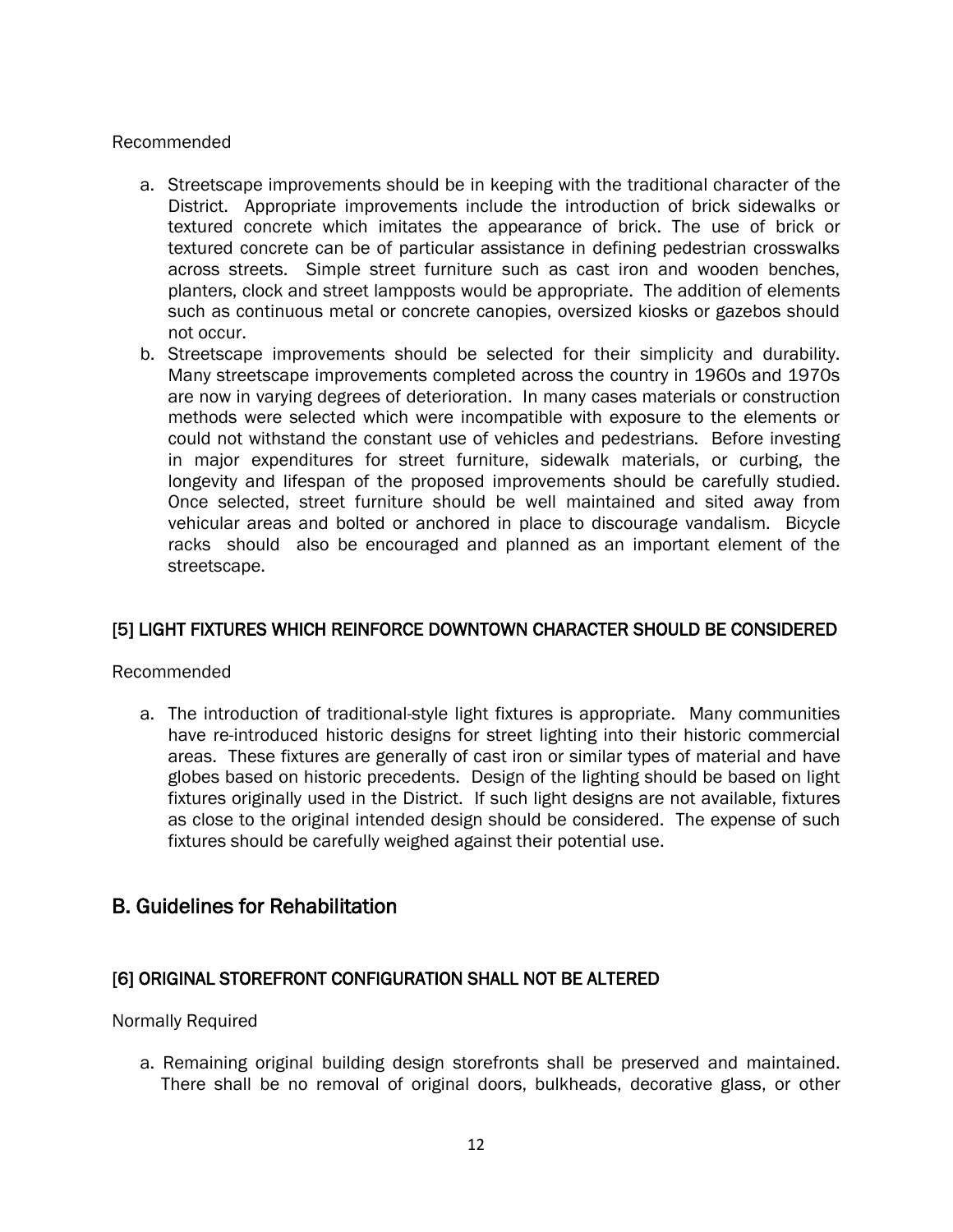elements unless excessive deterioration can be demonstrated, and replacement the only option.

- b. If original elements are too deteriorated to be retained, they shall be replaced with new elements to match in design and size and should be made of similar acceptable materials.
- c. Storefronts that have existing decorative tile or glass installed prior to 1940 shall be retained.
- d. Buildings that are renovated and have post-1940 storefronts should receive replacement storefronts in keeping with the original architectural character of the building.

The history of storefronts in communities such as Newport in the 20th century is one of continued modernization to keep in step with marketing trends, and few storefronts retain their original design and configuration. Historic storefronts were generally composed of a central or offset recessed entrance, flanking display windows resting on bulkheads, and large transoms. Glass composed a good portion of the storefronts so the store's merchandise could easily be displayed to pedestrians. Materials such as steel beams, cast iron columns, and brick piers were often employed on the storefront to carry the weight of the upper façade and allow the extensive use of glass.

A common characteristic found on some late 19th century commercial buildings is the remodeling of the storefront in the late 1920s and 1930s with designs from this time period. Such storefronts often have interlocking colored panels, known as Carrara glass or Vitrolite, or have designs reflective of the Art Deco or Modern styles. These remodeled storefronts are considered to have architectural and historical value and should be retained. Later, storefront modernization often covers or obscures rather than removes original elements and details such as transoms, cast iron columns, and decorative glass or metalwork that may be found beneath later additions. Such original details should be restored or retained and incorporated into the remodeled or restored storefront. If no original detailing exists, a new storefront based upon traditional or historic designs should be added. Where historic photographs of downtown commercial buildings exist, they shall be considered when a new storefront design is contemplated

## [7] ORIGINAL ENTRANCES SHALL BE RETAINED (see illustration 1)

Normally Required

- a. Original doors and transom over doors shall not be removed and replaced unless extensive deterioration is demonstrated.
- b. Original door openings shall not be enclosed or reduced in size.
- c. Unfinished aluminum doors shall not be installed on storefronts. Metal doors with a dark bronze finish or other appropriate colored aluminum finish may be permitted.
- d. Transoms shall not be enclosed, covered, or obscured.
- e. Original designs and dimensions of recessed entrances shall be retained where feasible.

Recommended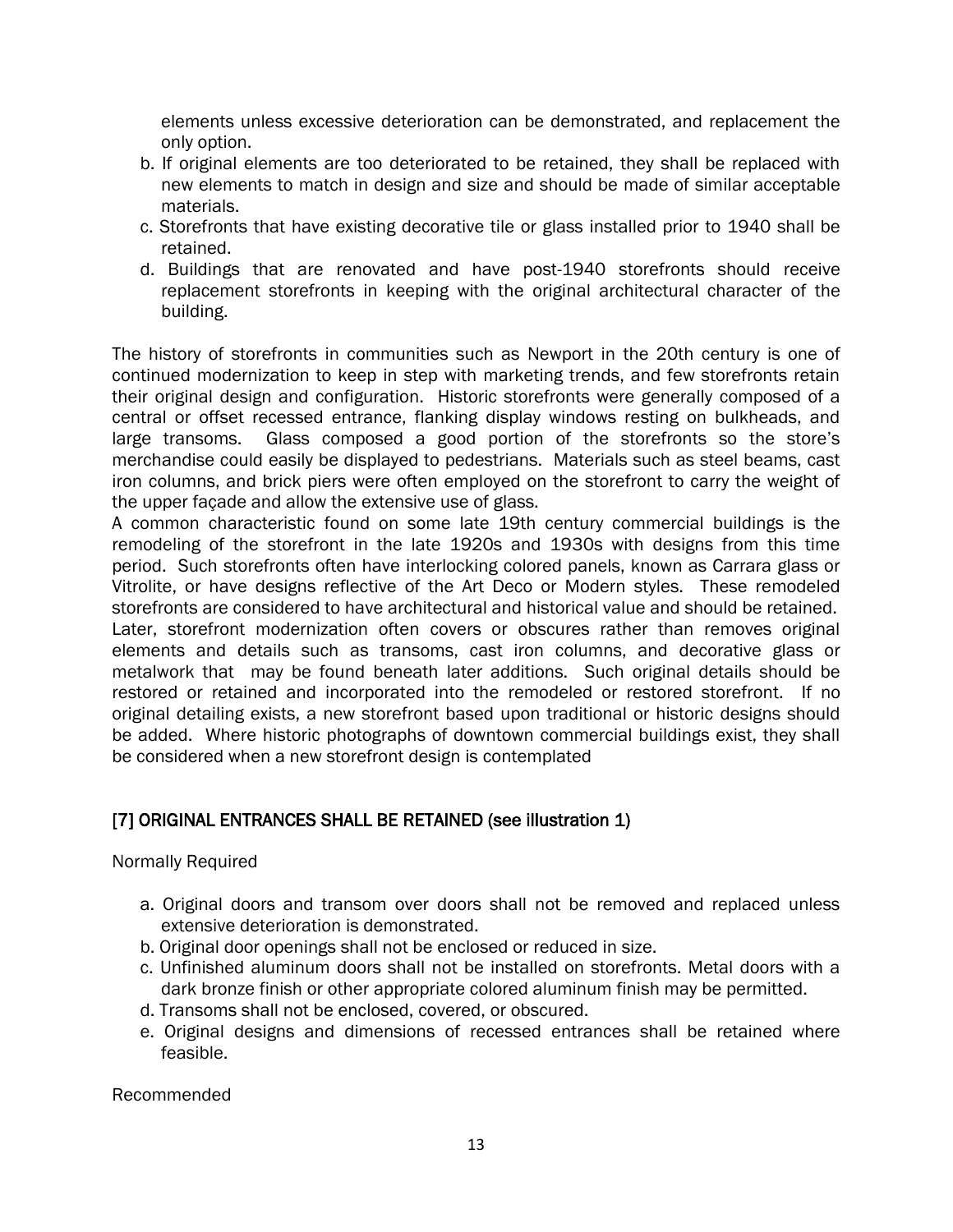- f. The rehabilitation of entrances should follow the original design if such evidence is available, such as photographs or "ghosts" of original doors. If such evidence is not available, new doors of wood and glass in keeping with the original architectural design of the building should be installed. Doors of single light and glass are the most appropriate for the District and should be encouraged.
- g. New entrance openings on storefronts shall not be added. Openings may be added, however, if required by building codes. New entrance openings should be kept simple in design with detailing to match the original door. Single light glass and wood doors would be appropriate for most buildings. New doors should be encouraged to be flush with the sidewalk as opposed to mimicking historic recessed entrances. Such doors may meet building codes if they open into a building, rather outward over the sidewalk. If building codes do not allow doors flush with the sidewalk, recessed doors are acceptable.

Original flush or recessed entrances shall be retained and these types of entrance designs should be encouraged for new construction. Most historic doors in Newport's commercial areas are of wood construction and have a large rectangular glass light. Doors of this design are appropriate for new entrances. Modern metal, aluminum and glass or other such doors are not appropriate and should be avoided. Solid wood paneled doors or doors with small glass lights shall also be avoided. Original transoms over doors shall be retained, and the use of transoms in new door designs should be considered.

## [8] ORGINAL DISPLAY WINDOWS AND DETAILING SHALL BE RETAINED

#### Normally Required

- a. Original display windows shall be retained and preserved.
- b. Display window openings should not be enclosed or obscured with added materials.
- c. Display windows should remain clear and not be tinted. New display windows shall match the original dimensions in size and scale.

#### Recommended

- d. New display windows should have mullions or muntins of copper or bronze color as opposed to raw aluminum. If aluminum is used, it shall be primed and painted a complimentary color with the rest of the storefront.
- e. Energy saving clear insulated glass may be installed on storefronts where the original glass no longer exists.

Original display window dimensions shall not be altered and materials such as copper or bronze shall be retained wherever possible. Original storefront windows shall not be enclosed or downsized. New storefront display windows shall fill their original opening and have mullion or muntin bars of copper or colored aluminum. Dark anodized aluminum is preferred for new display windows and shall not be untreated or "raw" aluminum frames. If used, raw aluminum shall be primed and painted. Clear transparent glass should be used.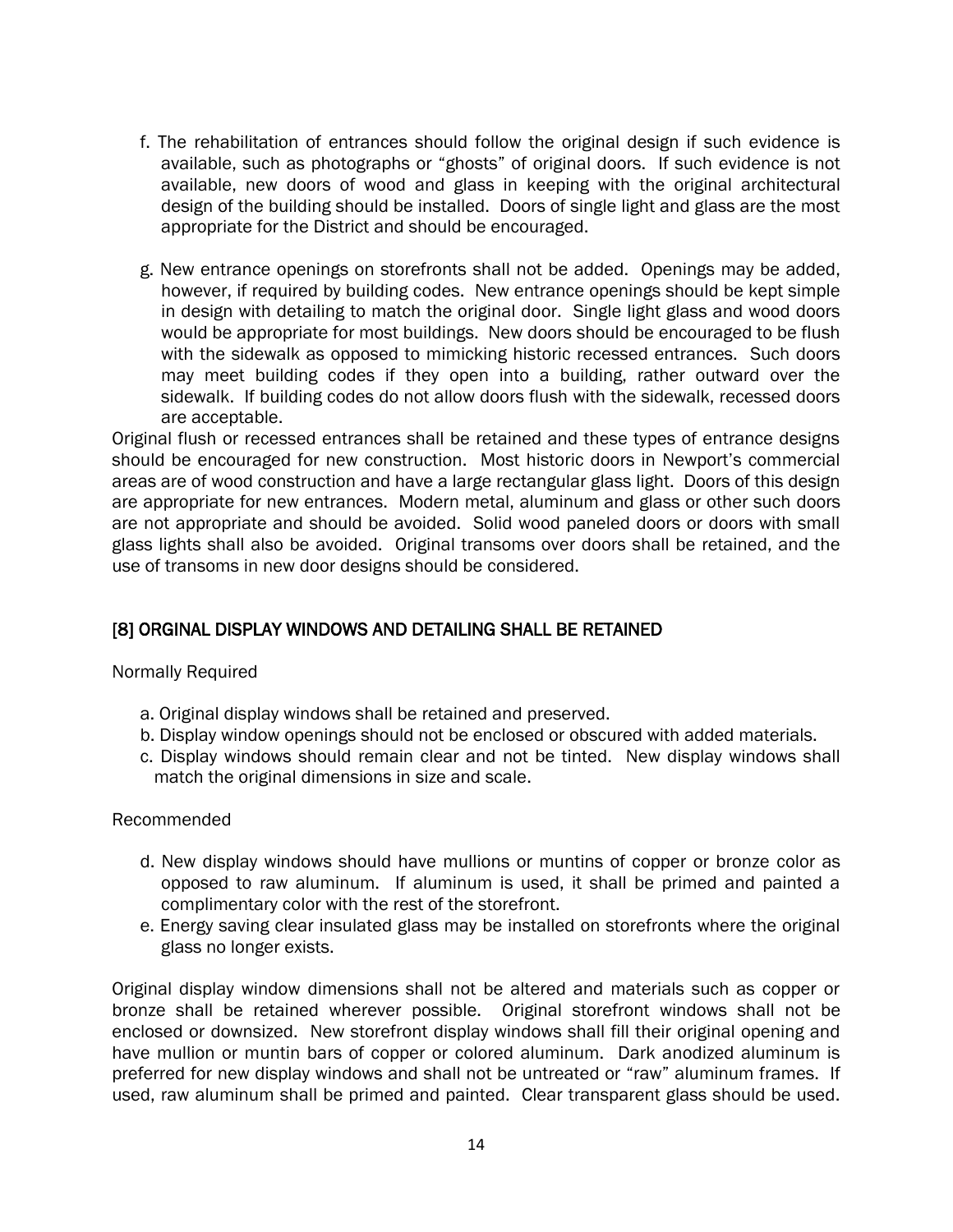There should be no use of heavily tinted glass. If privacy is desired by the occupant, the use of shades or blinds on the inside of the window is a much better alternative than tinted glass. Decorative leaded or stained glass shall be preserved.



ILLUSTRATION 1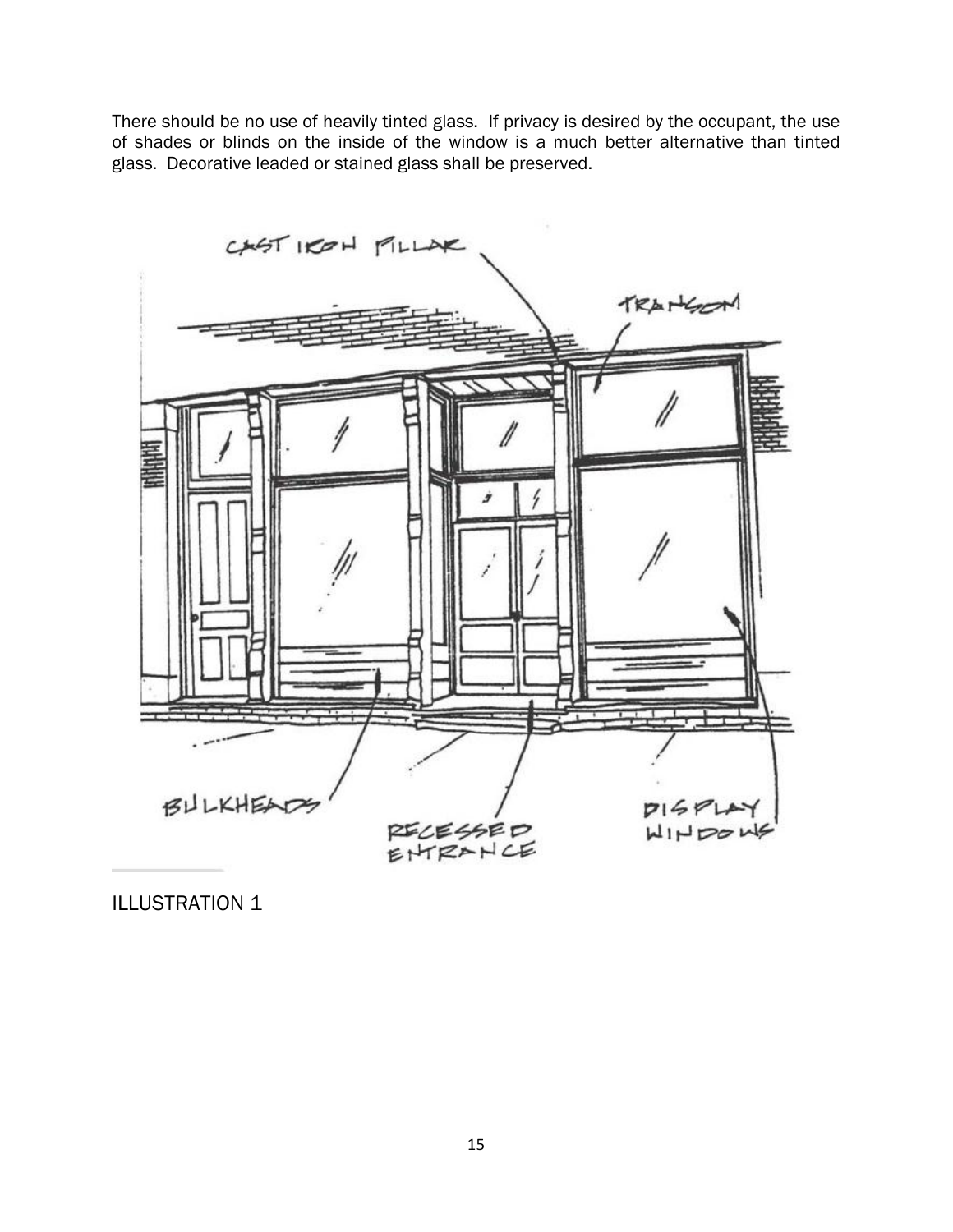# [9] PRESERVE CAST IRON, STONE AND BRICK COLUMNS

Normally Required

- a. Original cast iron columns, brick piers, or stone piers shall be maintained. Several storefronts in the District were built with columns, pilasters, or piers which served as structural as well as decorative storefront elements. The weight of the upper façade was usually carried by these columns or pilasters and enabled most of the storefront to be glass for display purposes. Cast iron was a popular feature of storefronts at the turn of the century because of its strength and the various molds available to create decorative designs. Stone piers were also used on larger buildings. Brick piers were often used on buildings constructed after 1910.
- b. Decorative cast iron elements, brick, or stone piers shall be maintained wherever possible.
- c. Recreating decorative elements should be allowed when evidence of their original existence is available.

## [10] RETAIN AND PRESERVE BULKHEADS

Normally Required

- a. Original wood or brick bulkheads shall be preserved and maintained. Elements such as Carrara glass or glazed tile added in the 1920s or 1930s shall also be preserved where ever possible.
- b. Original bulkheads shall not be covered or obscured.

Recommended

c. If original bulkheads are missing, new bulkheads of wood design should be created. Brick bulkheads may also be added if they closely match the original brick on the building or if they are painted to complement other storefront elements.

Bulkheads are the lower panel that support the display windows and are also referred to as kick plates. Bulkheads are most often of brick or wood construction. Common decorative elements of bulkheads include recessed panels or diagonal siding on those of wood, recessed panels, or corbelled designs on those of brick, and glazed tile or Carrara glass on bulkheads of the early 20th century. Original bulkhead materials shall be replaced, retained and preserved whenever possible. When replacement is necessary, the new bulkheads should be of materials to imitate the original intended design. The new appearance of brick bulkhead can be enhanced through painting the brick and mortar.

## [11] RETAIN AND PRESERVE TRANSOMS

Normally Required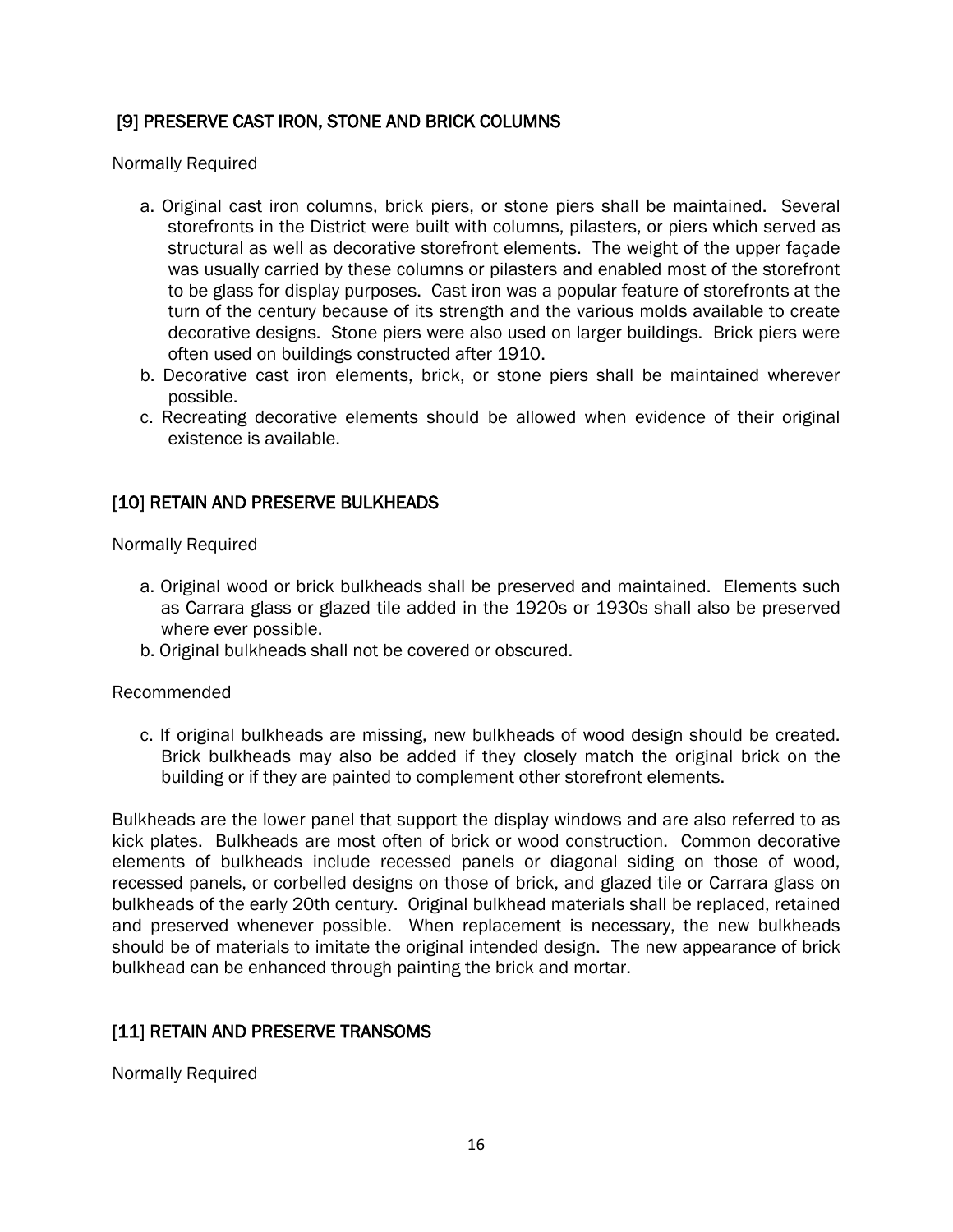- a. Original transoms shall be preserved and maintained.
- b. Transoms shall not be enclosed or obscured with new materials.
- c. Historic transom materials, such as prism glass or leaded glass, should be preserved and maintained.

#### Recommended

- d. New transom glass should be clear and not tinted.
- e. If original transoms are not reopened, the transom opening may be used as the location for a sign panel.

Transoms are rectangular windows added above the display window and door openings. The design of transoms allowed sunlight to reach into the interior of the building to help in illumination and heating. Transoms were often hinged to open and close, and when opened would allow heat to escape in the summer months. Painted signs were often placed on transoms and the use of translucent decorative glass was also used as a decorative feature. Transoms shall be retained and preserved on original storefronts, and new designs should utilize traditional transom design. Transoms were often covered over or obscured in past remodeling, so the existence of original transoms shall be investigated prior to storefront restoration.

# [12] AWNINGS OR CANOPIES ARE APPROPRIATE FOR STOREFRONTS

#### Normally Required

- a. Original canopies or awnings of wood or metal construction should be retained and preserved.
- b. Metal awnings shall not be installed.

#### Recommended

- c. Installation of "period color and design" retractable canvas awnings at appropriate storefront locations are recommended.
- d. Canvas, vinyl-coated canvas, and acrylic in "period color and design" are the most appropriate awning materials for pre-1940 commercial buildings.
- e. Awnings should cover only the storefront display windows or transom. Upper façade details should not be obscured.
- f. For existing metal awnings, the application of a canvas overlay or replacement is encouraged.
- g. The most appropriate awning designs for pre-1940 dwellings are standard shed awnings. Also acceptable are circular or accordion designs. Box or casement awnings are not traditional and not desirable; however, these may be installed if considered appropriate. Valances shall be in keeping with traditional patterns such as scalloped, wave or saw tooth designs.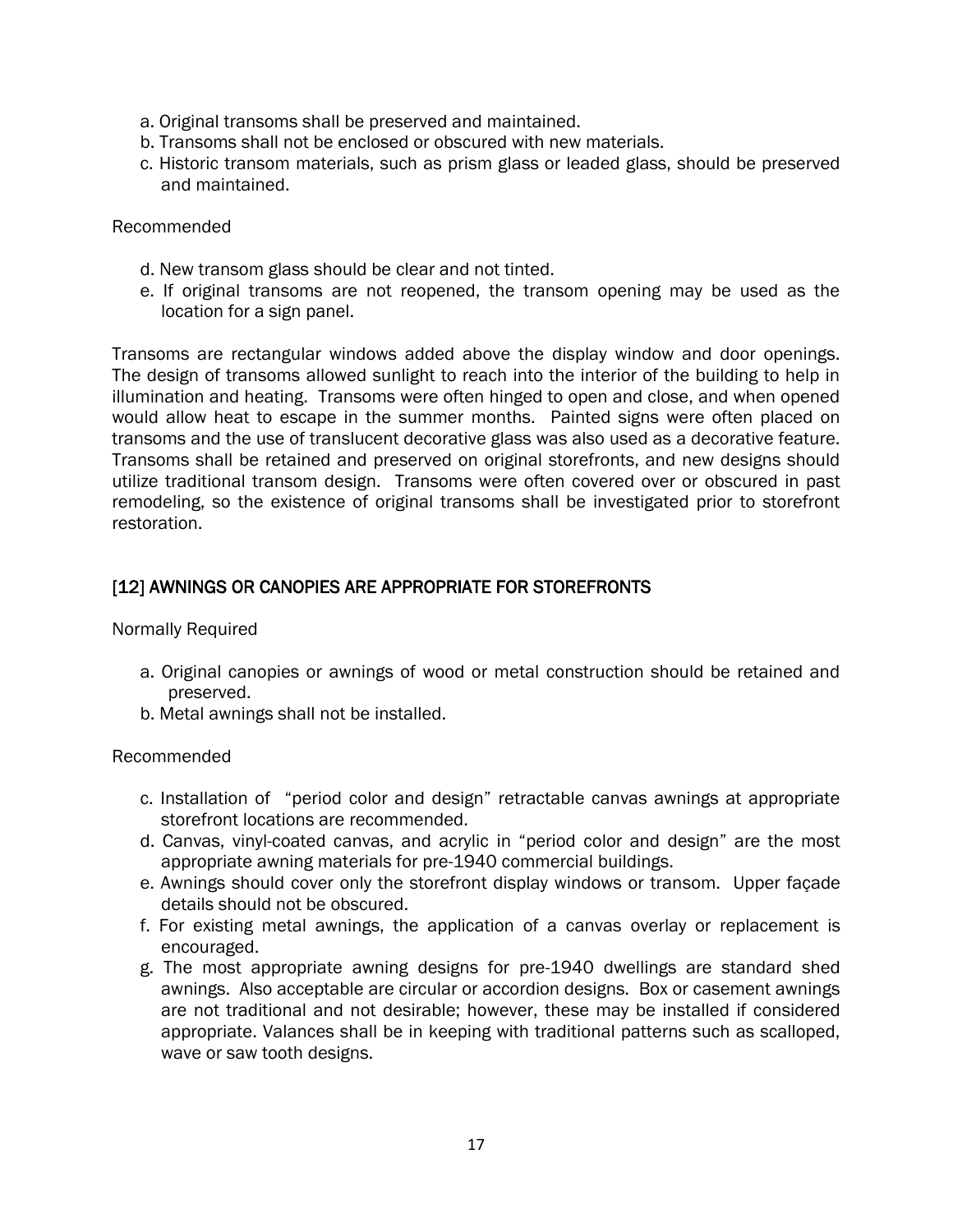The use of awnings or other sidewalk coverings has always been common in Newport's commercial areas. Awnings protect pedestrians from the elements, protect merchandise from the effects of weathering, and may serve as a sign for a business. In summer months, awnings block sunlight into the first floor area, reducing air conditioning costs and retractable awnings may be rolled up in winter months to allow additional light and solar heat into a building. Awnings should be mounted above the display windows, above the transoms or below the transoms on the transom bar.

The retention of existing design appropriate awnings and the introduction of design appropriate new awnings into the commercial areas are encouraged. Awnings shall not be of metal but instead of canvas, acrylic coated canvas, or similar materials. Awnings should be placed at the top of openings and not oversized to obscure the upper façade. Awnings shall be designed to relate to the shape of the opening it covers. Most transoms and display windows are rectangular in shape and rectangular straight sided awnings are best for these openings. Arched awnings are suitable for arched entrance or window openings.

## [13] UPPER FAÇADE WINDOWS SHALL RETAIN ORGINAL DIMENSIONS AND DETAILS (See illustration 2)

Normally Required

- a. Original window opening dimensions and details shall be preserved and maintained.
- b. Original window openings shall not be altered. This includes enclosing original openings or obscuring windows with added materials.
- c. Window details such as decorative wood, masonry or sheet mental cornices shall be preserved, replaced if missing and maintained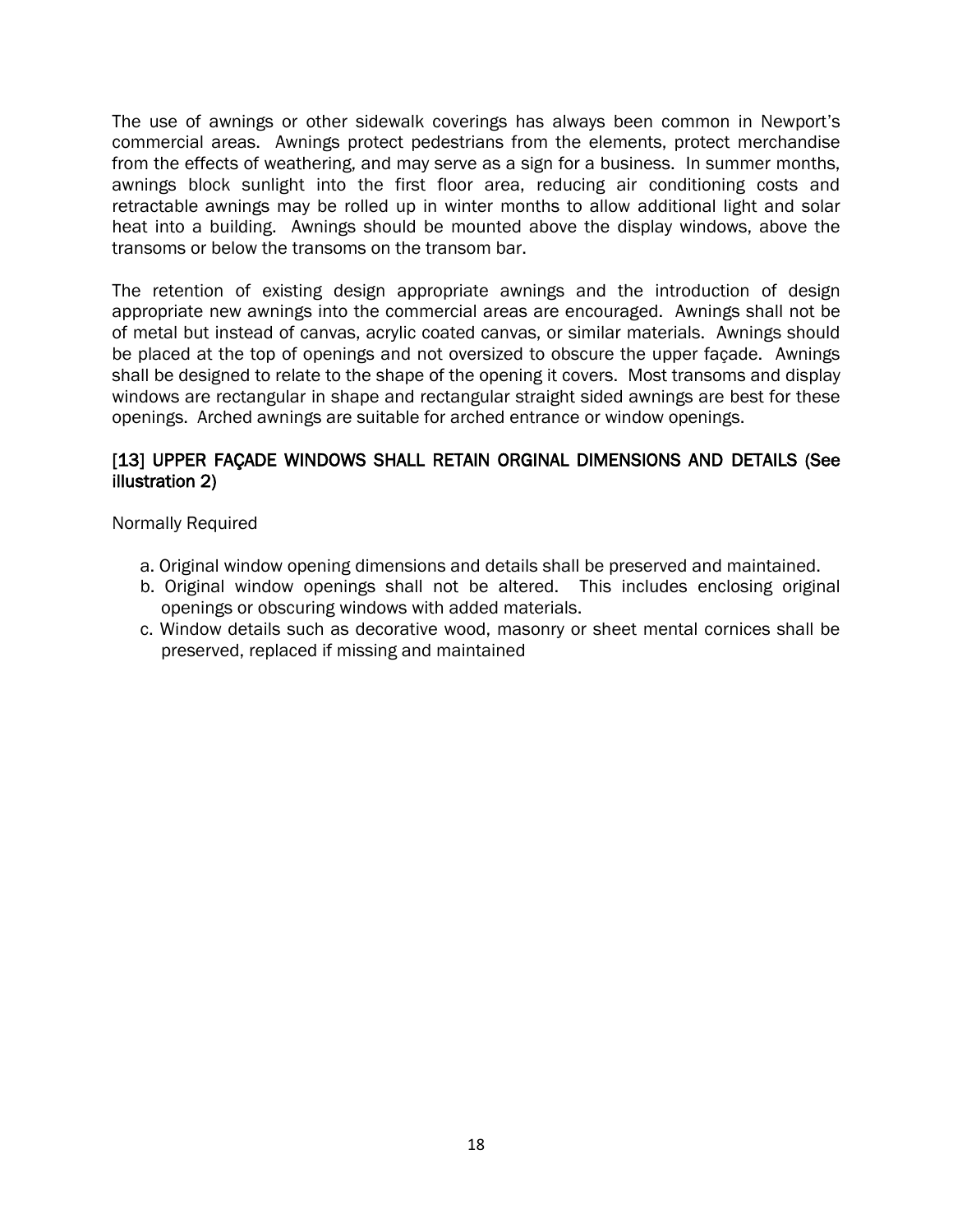#### ILLUSTRATIONS 2

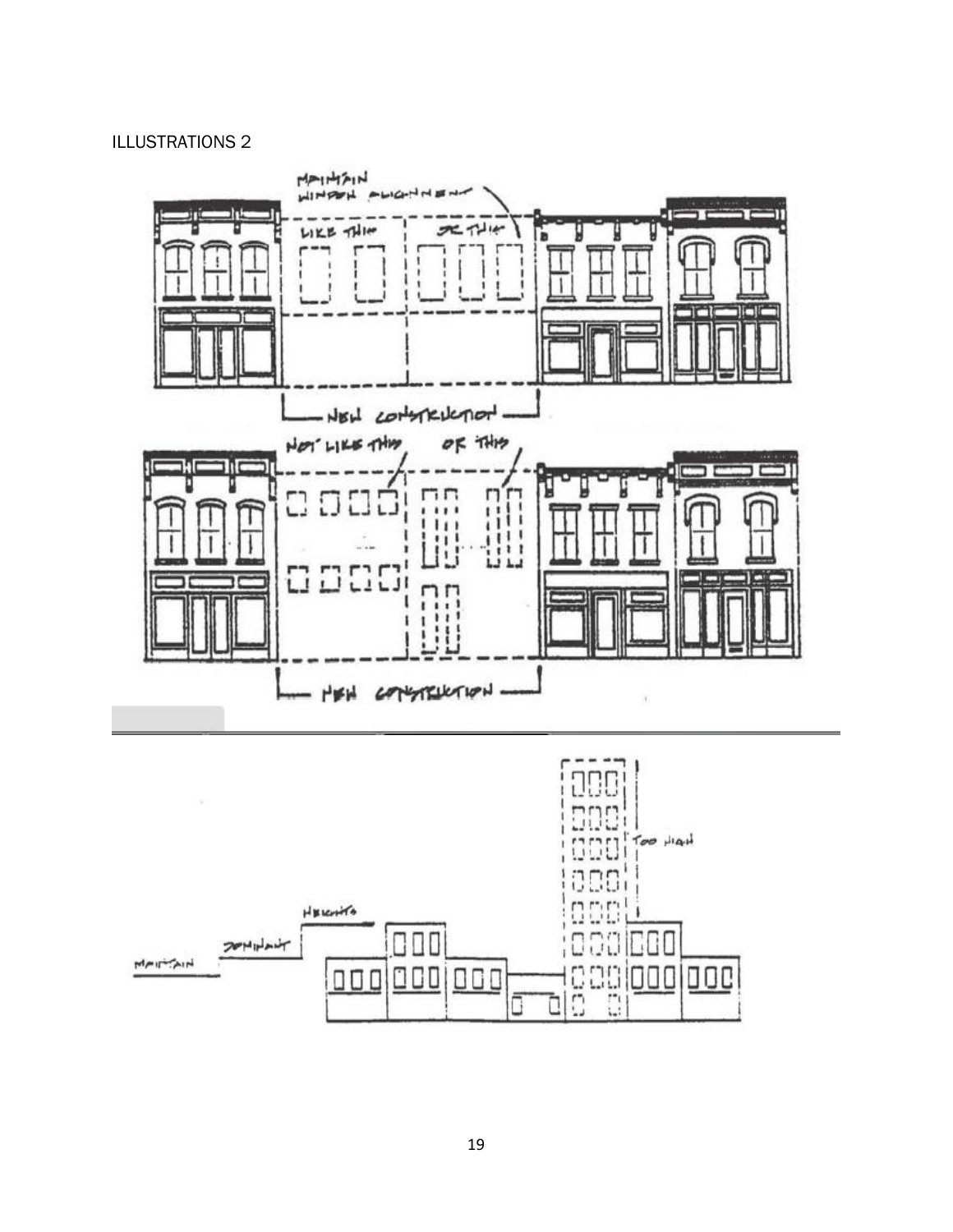#### Recommended

.

- d. If original windows are missing, replacement windows should be of one-over-one sash configuration unless documentation of another window style is available. These windows should have distinct meeting rails and have the appearance of operable windows. Windows with flush or snap on mullions should not be installed.
- e. Wood or wood clad is the preferred material for replacement windows. Also allowed are one-over-one aluminum windows with an appropriate color baked enamel finish. Raw or unpainted aluminum windows shall not be installed.
- f. Storm windows may be applied if they match the original window configuration and have appropriate baked enamel or painted finish. Wood storm windows should also be considered. Upper floor areas of buildings were frequently vacated in the 1960s and 1970s with only the first floor utilized. This led many property owners to cover or enclose upper floor windows or neglect the maintenance of original facades and windows. Windows and original facades are one of the most important defining features on upper floors and the façade openings shall be retained and preserved.

## [14] RETAIN AND PRESERVE ROOF CORNICES (see illustration 3)

Normally Required

- a. Original masonry, wood, or sheet metal cornices shall be preserved and maintained.
- b. Original cornice elements shall not be removed or obscured, and if removed shall be replaced.

#### Recommended

- c. On buildings that have lost their original metal or wood cornices, replacement based on historic evidence, such as photographs or "ghosts" of cornice dressings is highly recommended. If such evidence does not exist, a simple design cornice of wood or metal should be installed. Materials such as fiberglass reinforced concrete may also be used.
- d. New cornices shall have the same overall dimensions as the original or as commonly found on commercial buildings in the District

Historic commercial buildings in Newport were built with cornices at the roofline. This decorative feature served to terminate or cap the building and is an important element for historic commercial structures. A few brick buildings have corbelled brick cornices at the roofline which others are of sheet metal construction.

Brick cornices are made up of several horizontal courses of brick which are stepped progressively forward with height. The bricks are often laid in decorative patterns such as diamond patterns for dentil and modillion block designs. Brick cornices were rarely removed but were often covered with added materials in upper façade remodeling.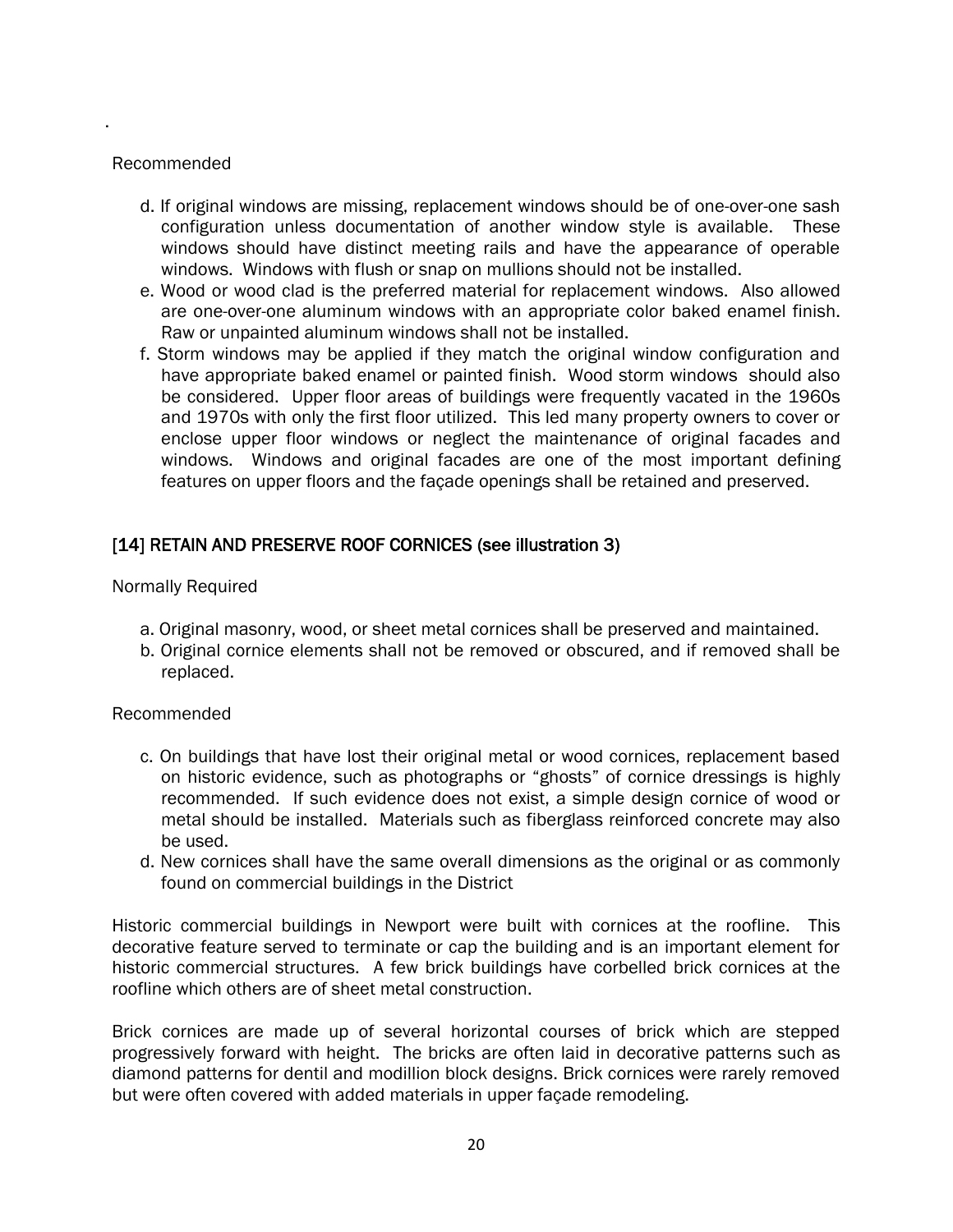Sheet metal cornices are less common, but they are also found in historic commercial areas. These cornices are of tin or similar metal and were stamped in various decorative designs. Common cornice embellishments include any and all elements such as brackets, floral designs, and corner piers or caps as identified in Illustration 3. Sheet metal cornices were also custom-made and stamped with building owner's name or the building's date of construction. Cornices that are properly maintained last indefinitely.

Cornices are an important defining element of historic commercial buildings and original cornices shall be reasonably preserved and maintained. On buildings that have had the original cornices removed all future renovation should include the addition of replacement cornices based on reasonable historic design elements.

## ILLIUSTRATION 3



#### [15] HISTORIC COLORS AND TEXTURES SHOULD BE MAINTAINED

Normally Required

a. Masonry walls that have not been previously painted should not be painted unless there are significant contrasts in the brick and mortar colors.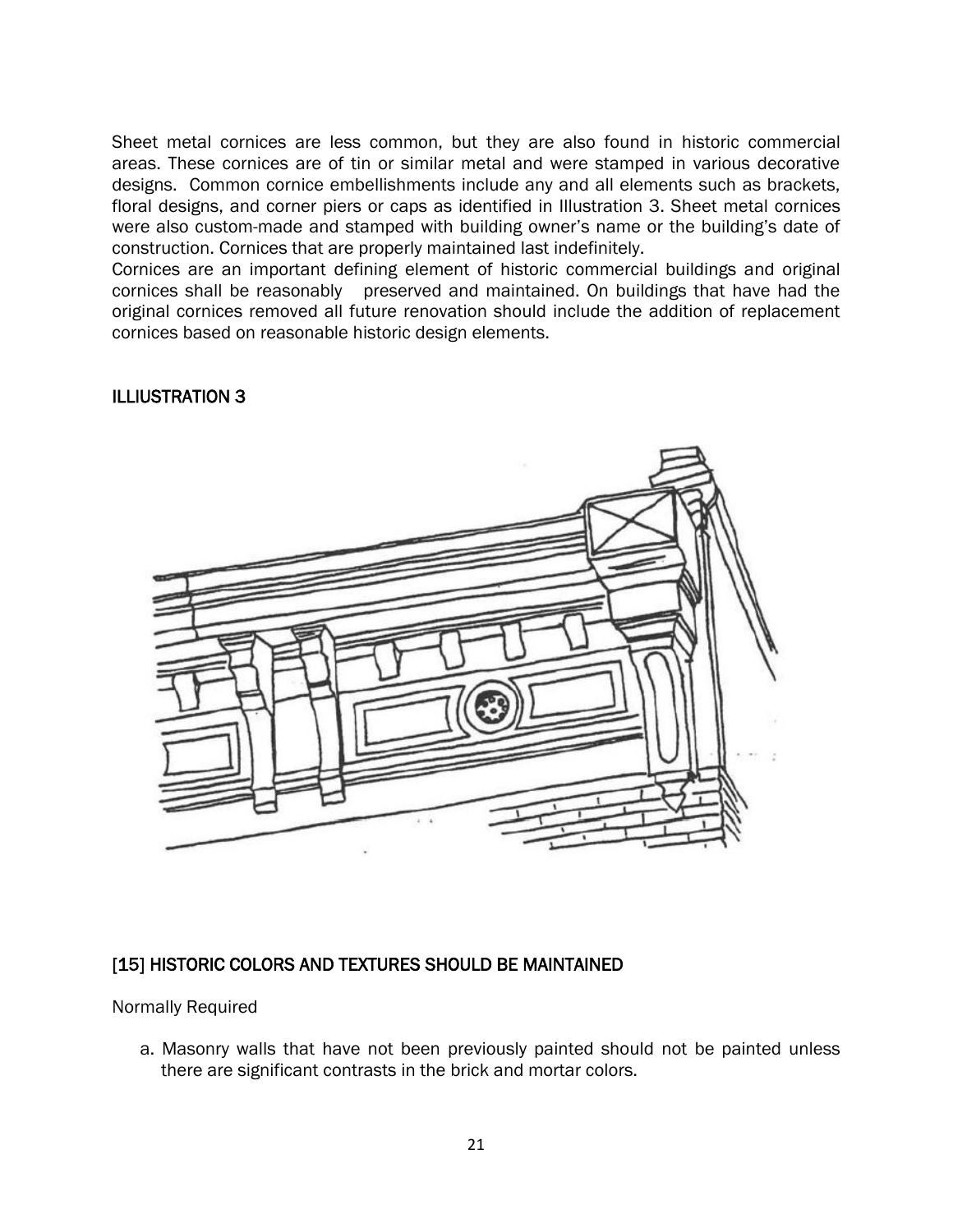b. Stucco or drivit surfaces to commercial buildings shall not be added, unless the material provides for the original intended designs that were used.

#### Recommended

c. Colors should be selected to complement the dominant existing colors of the original dark reds and similar hues.

The commercial area of the District contains a variety of colors in elements such as upper façades, storefronts, signs, and awnings. This introduction and use of colors shall not be restrictive but encourages colors that complement each buildings and neighboring buildings. The overall dominant colors in commercial areas is typically variations of red, brown, and grey reflected by the widespread use of brick, stone, and concrete building materials. Colors selected should continue this concept.

Painted color on storefronts, trim and upper façade openings should relate to the overall color of the building as should added elements such as signs and awnings. In many cases this will be colors which complement or harmonize with the overall brick or stone colors found on the upper façades. The use of "proper period" contrasting colors to highlight architectural details on storefronts and upper façades is encouraged. Original unpainted masonry exteriors shall not be painted.

## [16] NEW SIGNS SHALL FOLLOW THE SIGN REGULATION OF THE CITY ZONING ORDINANCE

Normally Required

- a. All signs erected or installed in the District shall meet the minimum sign requirements stipulated in the Zoning Ordinance.
- b. Historic markers are discouraged.

Newport has a detailed sign code in its Zoning Ordinance. New signs must meet the minimum requirements by this code in order to be installed or erected. In addition to these requirements, signs should also be in keeping with traditional materials, size, and placement for "historic and period buildings." The color and design of signs should not be restricted in most cases, especially when it relates to the business' logo design. Signs should be selected which are legible, clear, and pedestrian-oriented.

## [17] THE NUMBER OF SIGNS PER BUILDING SHOULD BE KEPT TO A MINIMUM AND MEET ZONING REQUIREMENTS

#### Normally Required

a. Zoning Ordinance permits flat or individual letter signs along the building wall including projecting and ground signs (while ground signs are permitted, they are not used or encouraged to be located in the district)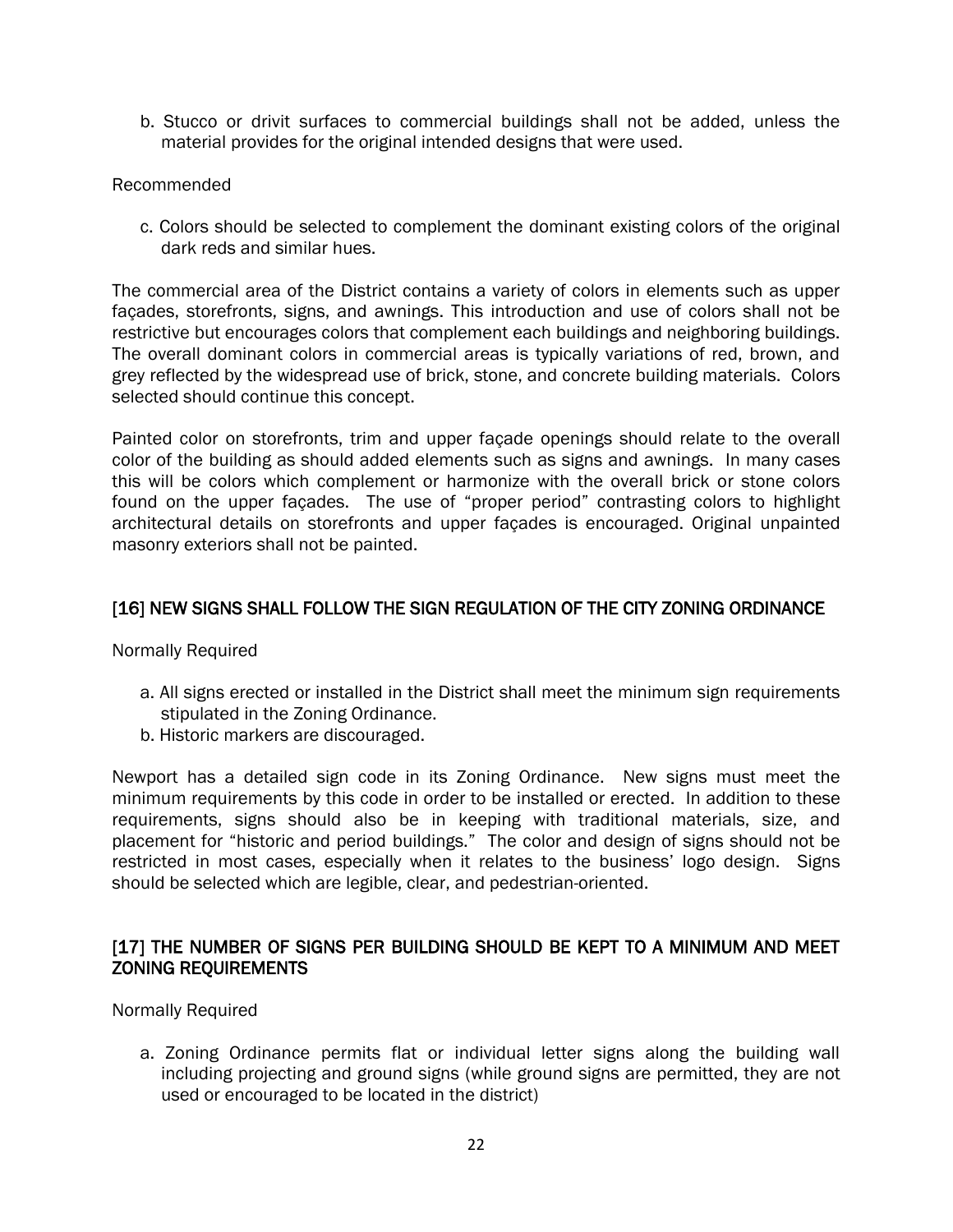b. Flat or individual letter signs shall not exceed one (1) square foot of area for each horizontal linear foot of building wall of the face of the building to which they are attached. Projecting signs are limited to 15 square feet for each first floor tenant and may be used in combination with flat or individual letter signs providing that the combined total do not exceed the one square foot of sign area for each horizontal linear foot of building wall of the building (must be minimum of 8 feet above the ground level and not project into the public right-of-way more than one half the width of the sidewalk)

#### Recommended

c. No more than three (3) signs per building are recommended excluding window signs.

Signs should not be the primary focus of a building or window and should not overpower historic or intended design and elements. Excessive information on signs and a large number of signs often causes confusion for shoppers, rather than providing clear identification of a business. Third party signs that advertise such items as soft drinks or other such items on a name of a store or type of store are not recommended for use.

#### [18] TRADITIONAL SIGN MATERIALS SHOULD BE USED

#### Normally Required

a. Materials such as plywood, plastic substrates and unfinished wood should not be used for signs in the District.

#### Recommended

- b. The use of finished wood, metal letters, carved wood, gold leaf, or glass for signs should be used and encouraged. Contemporary materials used to replicate sandblasted wood may be used. Non Period vinyl lettering applied to wood signs should be discouraged unless historically correct in design
- c. Signs shall be mounted in areas that minimize damage to historic materials. Mounting bolts on masonry buildings should be applied to go through mortar joints rather than the face of the masonry.

The use of painted or finished wood for signs was the most common type of wall sign or projecting sign at the turn of the century. These types of wood signs continue to be popular as are sandblasted wood signs. The use of plywood (or similar types of unfinished wood) has textures or appearances that are not appropriate and should be avoided. Non-period plastic letters and signs are also inappropriate materials for historic commercial buildings.

## [19] SIGN COLORS SHOULD COMPLEMENT OVERALL BUILDING COLORS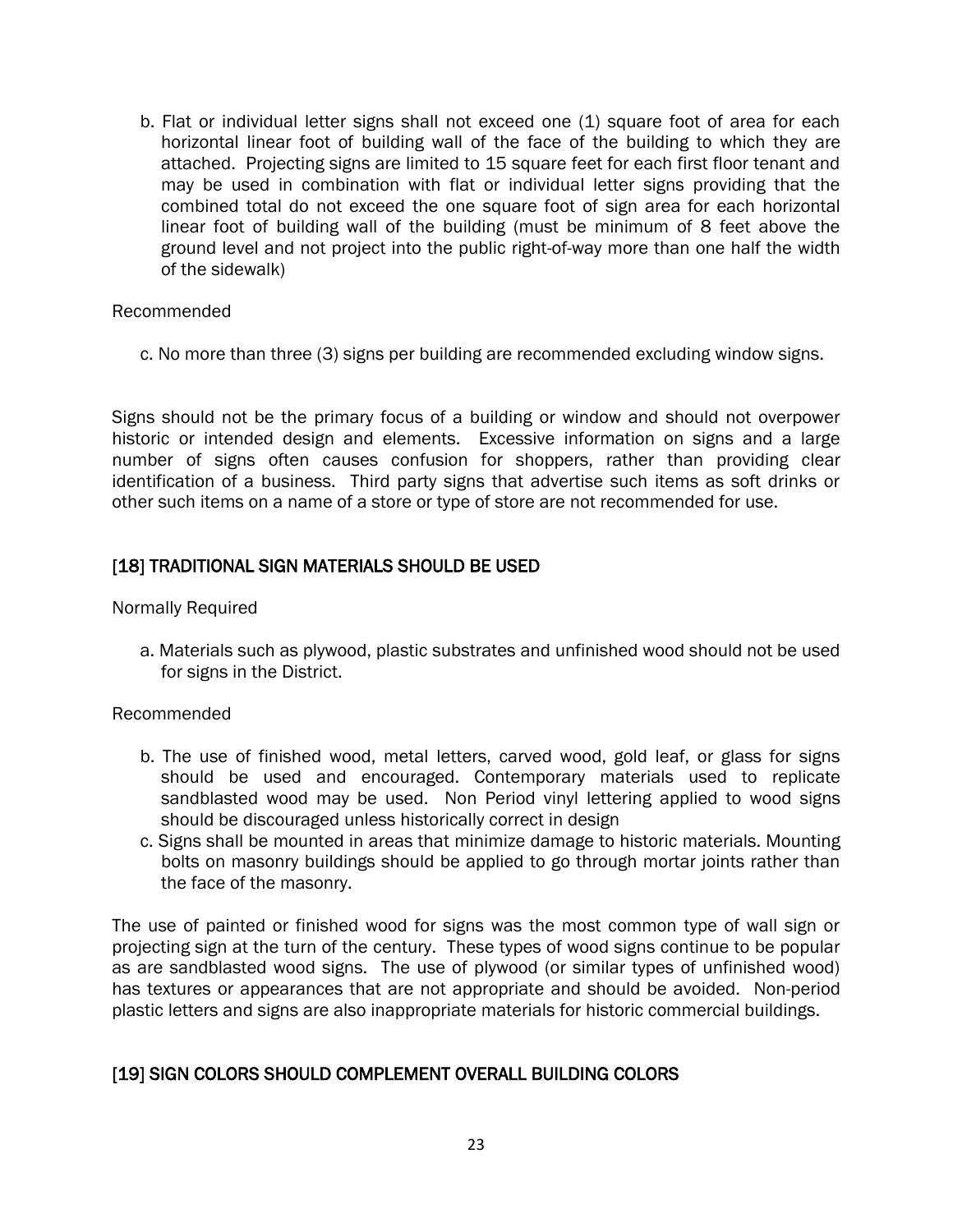#### Recommended

- a. No more than two or three (2-3) colors should be used per sign.
- b. Dark backgrounds with light letters are historically appropriate and are more legible therefore, should be considered for sign colors. Dark colors are also appropriate since they complement the dark red colors of masonry in historic commercial areas.

## [20] COLONIAL OR "WILLIAMSBURG" SIGNS SHALL BE AVOIDED

#### Recommended

- a. Sign designs and signs based on styles from the turn of the century and early 20th century should be used.
- b. Signs which reflect earlier periods of history than the District such as colonial Williamsburg or New England are not appropriate and shall be avoided.

# [21] SIGNS SHOULD NOT CONCEAL ARCHITECTURAL DETAILS

Recommended

- a. Signs should not conceal original decorative designs or detailing.
- b. Original transom glass shall not be covered or obscured with a solid sign panel.
- c. Temporary signs, such as banners, are prohibited except as provided for by the Zoning Ordinance.

## [22] SIGNS SHOULD BE PLACED AT TRADITIONAL SIGN LOCATIONS

Normally Required

a. Wall signs should not exceed the height of the building cornice. The Zoning Ordinance prohibits signage to exceed the roof parapet of a building.

#### Recommended

- b. Wall signs shall be confined to an appropriate flat surface of the building.
- c. Wall signs may be applied directly to the face of the building in accordance with these guidelines.
- d. Wall signs should be placed at traditional locations, such as above transoms, on cornice fascia Boards, or below cornices.
- e. Awning valences are appropriate locations for reasonably sized and color signs.
- f. Neon may be used if deemed appropriate based on good architectural design and approved per the requirements of the Zoning Ordinance.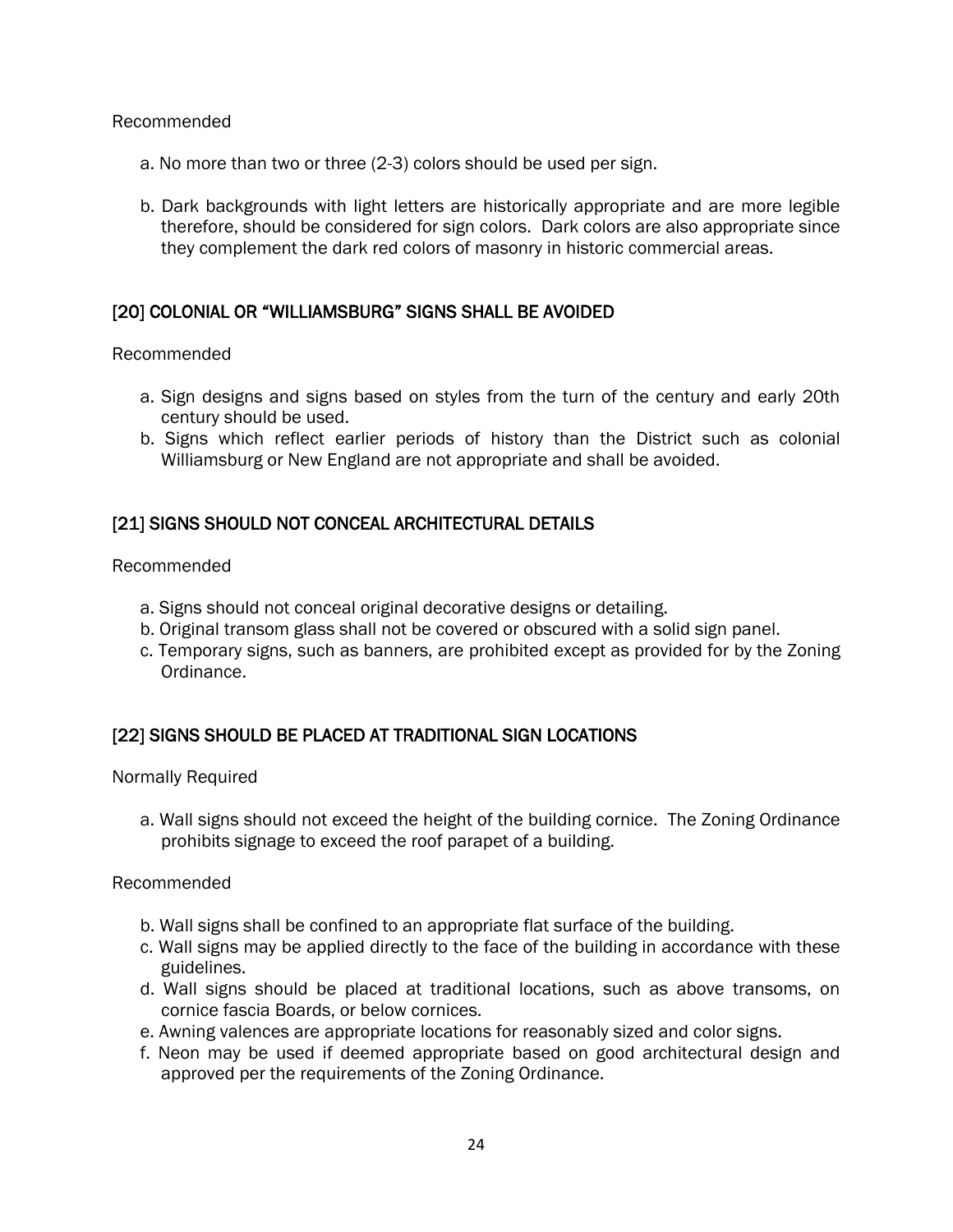# [23] TRADITIONAL LETTERING IS RECOMMENDED

#### Recommended

- a. Zoning Ordinance regulates the acceptable size of letters.
- b. Serif-style letters are appropriate and their use should be encouraged.
- c. No more than 60% of a sign's total area should be occupied by lettering.

## [24] LIGHTING FOR SIGNS SHOULD BE CONCEALED

#### Recommended

- a. Light fixtures for signs should not be readily visible from the street or sidewalk.
- b. Incandescent lights are preferable and should be utilized, rather than spot or flood lights.

## [25] HISTORIC WALL SIGNS SHOULD BE PRESERVED

#### Recommended

- a. If possible, existing historic wall signs painted on exterior masonry walls should be preserved and maintained.
- b. Historic wall signs may be touched up with new paint, as long as the paint color and design matches the original signage.

## [26] SIGNS SHOULD BE COORDINATED WITH ADJACENT BUILDING

#### Recommended

- a. The location, size, and placement of signs should complement those of neighboring or adiacent buildings.
- b. Avoid signs that are out of scale or have substantially different locations as signs on adjacent buildings.

Signs on buildings that do not complement one another vie for the attention of the shopper and can create confusion. Signs that can be read easily from one building to another are best for business identification.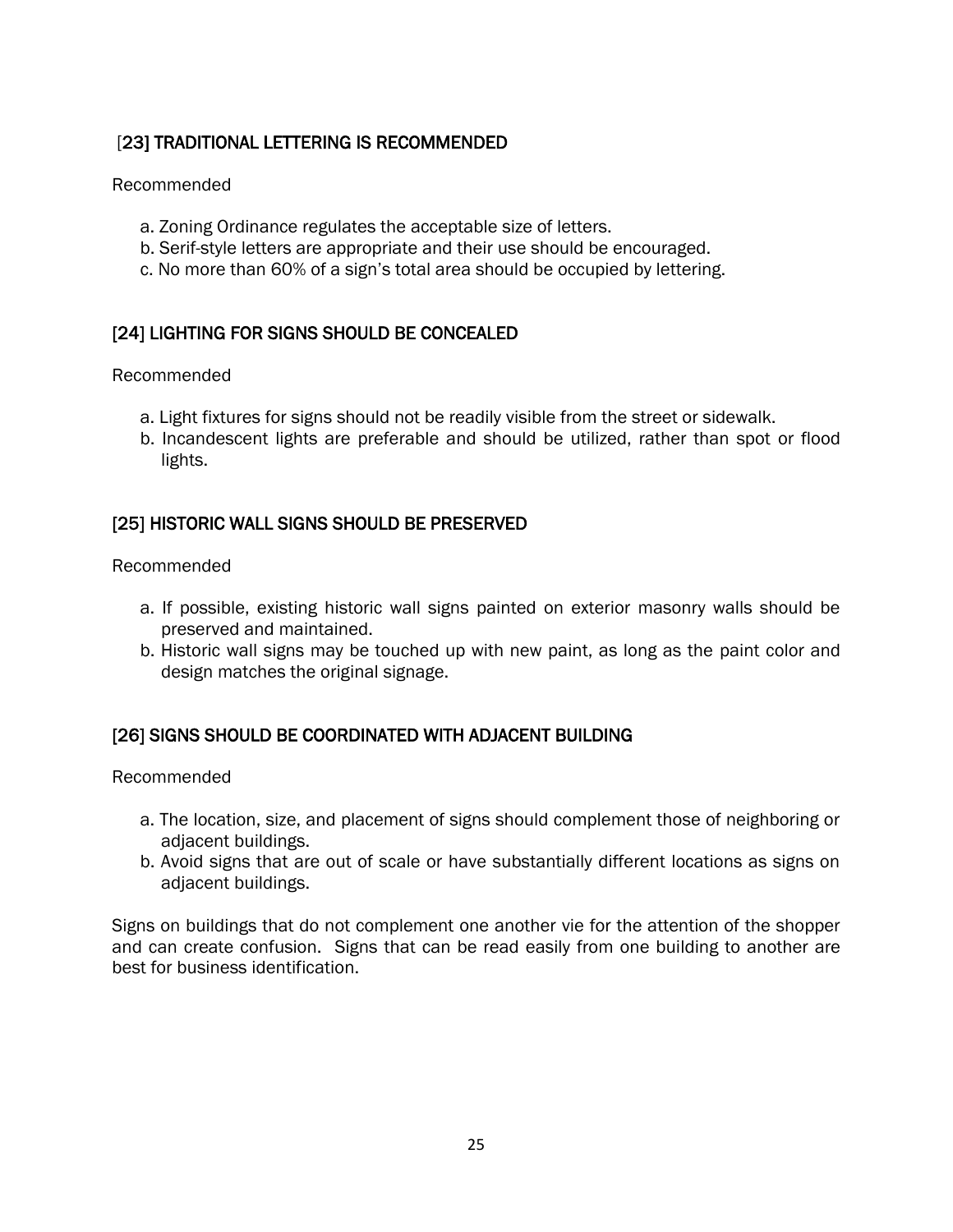# C. Guidelines for New Construction

## [27] NEW CONSTRUCTION SHALL BE CONTEMPORARY IN DESIGN.

Normally Required

a. New construction in the commercial area shall reflect the original period -scale and size of the location in the District

## (28] ORIGINAL FAÇADE WALLS SHOULD BE PRESERVED

Normally Required

a. Original primary façade walls should be retained and preserved. New construction that maintains the original design and appearance of the building should be encouraged.

Due to fires and demolition, buildings in historic commercial areas may sometimes be lost with the exception of their exterior masonry walls. Walls on primary façades often retain much of their original design and detailing; rather than razing these walls, they should be stabilized and preserved where ever feasible. New construction that restores the building's original intended appearance should be encouraged.

# [29] NEW CONSTRUCTION SHOULD MAINTAIN STOREFRONT AND UPPER FAÇADE **CONFIGURATION**

Normally Required

a. New construction should respect and maintain the existing appearance of storefront and upper façade arrangements.

#### Recommended

b. Recessed storefronts are recommended.

Historic commercial buildings traditionally share a number of characteristics. One of the most important of these is the delineation between storefront levels and upper façades. Storefronts contain the primary entrances and are largely transparent with large expanses of display windows. Above the storefronts, the upper façade is composed of solid masonry walls. On the buildings larger than one story, the masonry walls are divided by window openings. The division between the storefront and upper façade is usually clearly defined through a cornice, brick belt coursing, steel lintel, or another architectural element.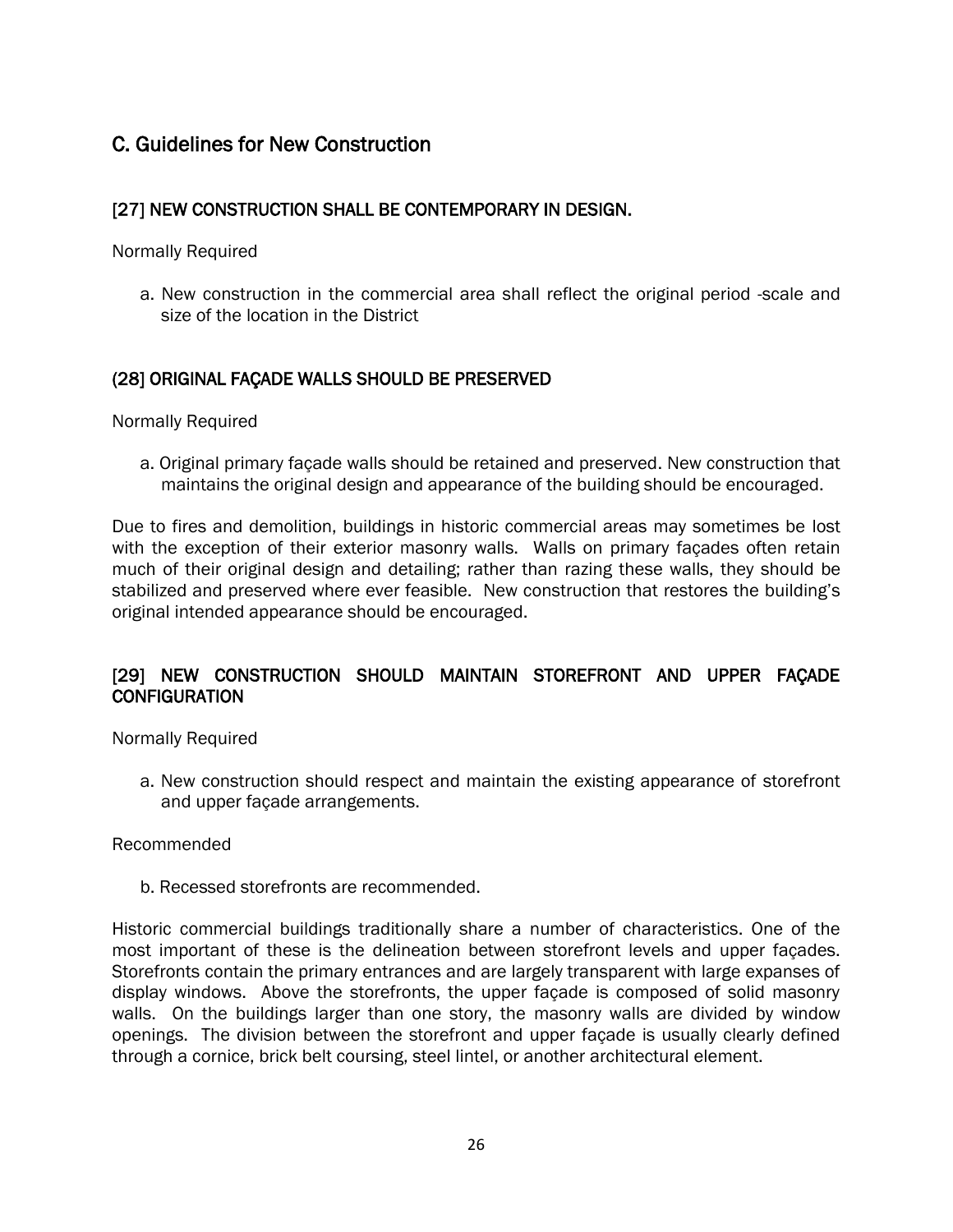New construction design should maintain the appearance of the storefront/upper façade arrangement. The first floor areas of new construction should have large expanses of glass and upper façades should be of solid walls with proportional window openings. The difference between the storefront and upper façade should be clearly defined and expressed through architectural design and features.

Several of the existing storefronts in the district have recessed entrances. This pattern is a common one and new construction should consider the use of recessed entrances to reinforce the rhythm and proportion of storefronts.

# [30] NEW CONSTRUCTION SHOULD MAINTAIN SETBACK

Normally Required

a. New buildings in the commercial areas should maintain the existing alignment and proportions of upper façade windows.

# [31] UPPER FLOOR WINDOW SHOULD MAINTAIN AND CONTINUE ALIGNMENT

Normally Required

a. New building designs in the commercial areas should maintain the existing alignment and proportions of upper façade windows.

b. Windows which are undersized or oversized shall not be utilized on upper façades.

c. Historic window details may be added to new buildings.

Most narrow lot upper façades in the district have a minimum of two to three (2-3) windows on each floor. These window openings are generally uniform in size and are closely aligned with window openings on adjacent buildings. The window arrangements and location on upper façades create a rhythm and pattern, which is characteristic of the historic commercial areas. New construction design should reinforce this pattern through the scale, size, and location of window openings on the upper façade. Appropriate window shapes are rectangular and arched with vertical, rather than horizontal proportions. Square windows, narrow width horizontal windows, and other designs out of keeping with traditional window forms and shapes should not be utilized.

Historic details such as bay or box windows, window balconies, or sheet metal cornices may be added to the design of new buildings. The use of brick corbelling banding to define or decorate windows is appropriate in cases of masonry construction.

# [33] NEW CONSTRUCTION SHALL MAINTAIN TYPICAL BUILDING HEIGHTS

Normally Required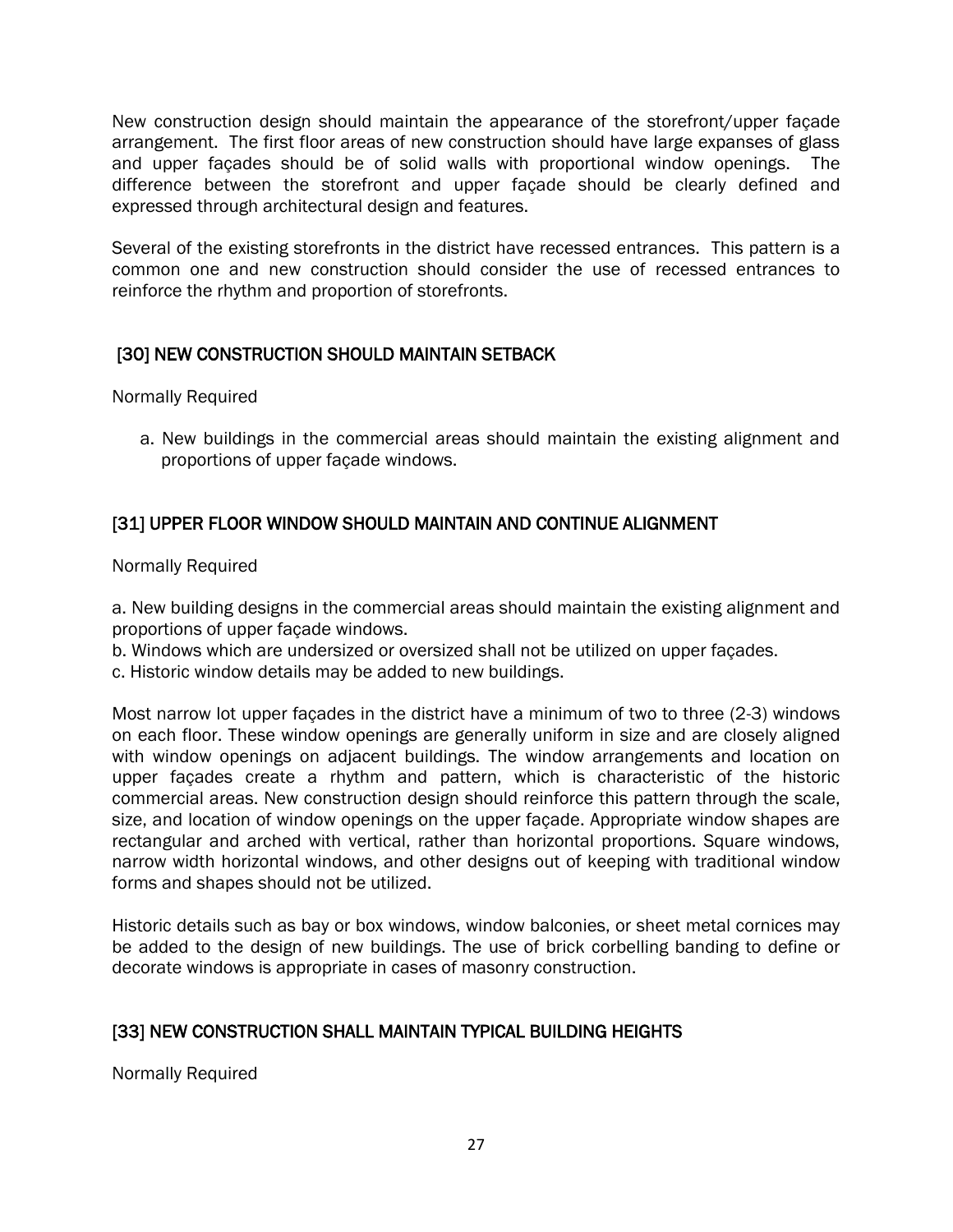a. New building heights shall be in accordance with the existing building heights in the commercial area. Heights of buildings will vary depending on the dominant heights found on each block.

b. The Zoning Ordinance establishes building height restrictions and allows for taller buildings than exist in the district. However the ordinance states that if new buildings are constructed they must maintain the average setback of the existing buildings within 200 feet of either side of the property on which a new building is to be constructed.

The majority of buildings in the commercial areas average two stories in height with several three stories. New construction should be respectful of the building heights that dominate various blocks.

# [34] ADDITIONS MAY BE ADDED AT REAR FAÇADES

Normally Required

a. Rear façades are appropriate locations for additions to commercial buildings. Additions shall clearly be contemporary in design and shall not be historic reproductions that mimic the original building.

b. Rear additions shall be simple in design and not be constructed as the primary entrance to the building.

Additions to low-rise commercial buildings are generally of two types – rear additions and rooftop additions. Rear additions are possible where a building's lot line is deeper than the existing building. The construction of a new addition could therefore extend at the rear of the original building to encompass the entire lot. Present zoning requirements and the configuration of lot lines will restrict additions on the primary or side façades.

Rear façades are appropriate locations for additions to existing buildings. Most rear façades are not visible from the major street elevations and face rear alleys or parking areas. Rear additions should be stepped lower than the roofline of the original building. Acceptable materials for rear additions include brick or simulated brick, concrete, and combinations of metal and glass.

Rear additions shall be contemporary but must complement the original building. The construction of the addition should also not result in the loss of substantial material on the rear façade of the original building.

Rear additions shall be kept simple in design and not be constructed as the primary entrance to a building. Several buildings within the area utilize secondary entrances facing rear parking areas. Additions to these buildings are appropriate. However, because of their visibility, property owners may desire constructing additions that have elaborate entrances and decorative façades. This façade orientation would not be in keeping with the historic orientation, so rear primary entrance locations on commercial buildings shall be avoided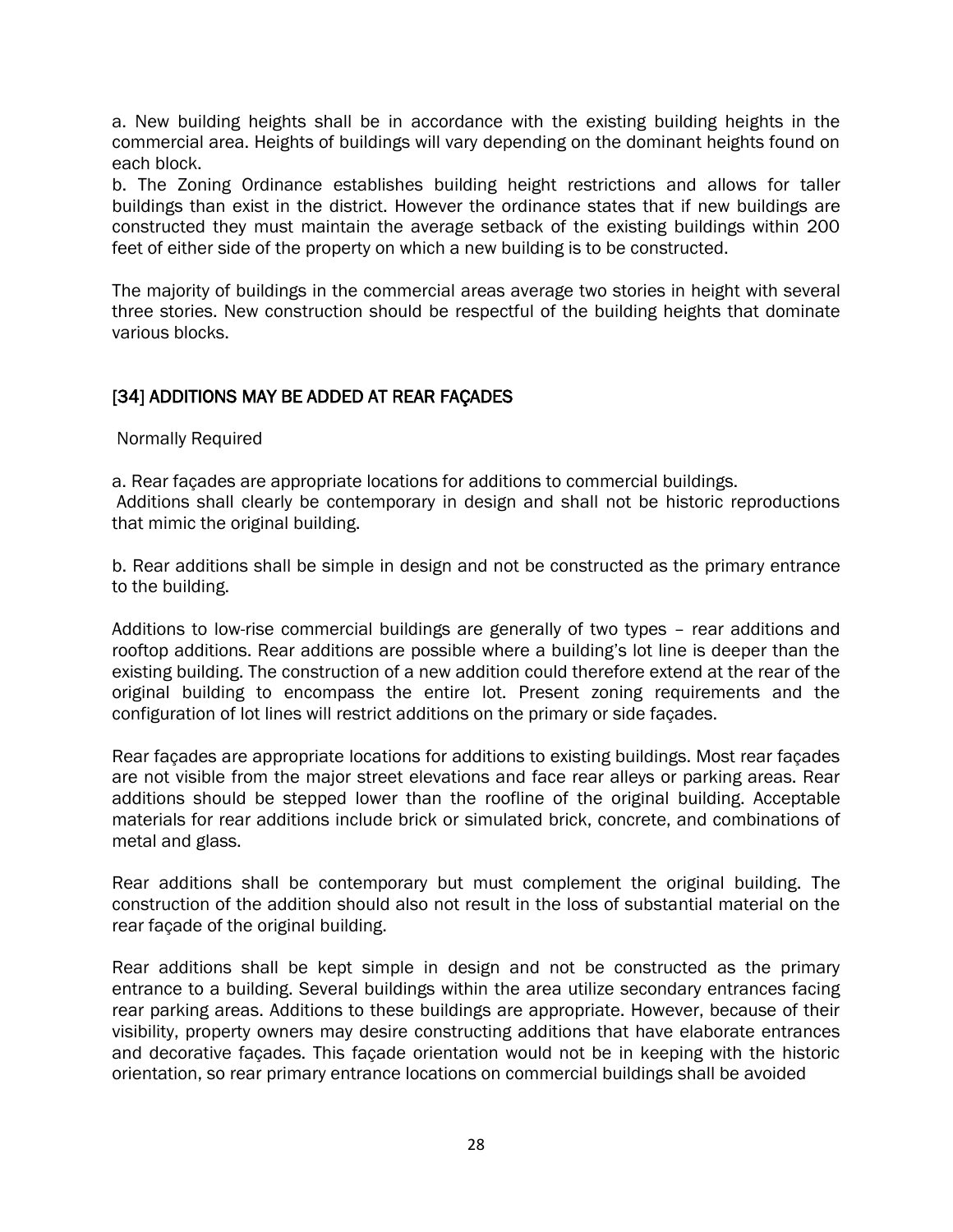# [35] MINIMAL ROOFTOP ADDITIONS MAY BE ALLOWED

#### Normally Required

a. The construction of an extra story at the roof of a commercial building may be acceptable as long as the addition is not readily visible from the street.

b. Additions shall be contemporary in design to distinguish them from the original structure. The construction of an additional story on existing buildings in the commercial areas is acceptable under certain conditions. Additions must be stepped back from the main façade of the building so that no part of the addition is visible from the street. The addition must also be of such scale that it is not readily visible from within the one-block area surrounding the building. Roof additions are encouraged to be contemporary in design to distinguish the addition from the original building.

## [36] MATERIALS FOR NEW CONSTRUCTION SHOULD BE COMPATIBLE WITH EXISTING MATERIALS

Normally Required

a. Brick or simulated brick is the preferred building material for commercial areas. Building with exterior surfaces of glass and metal, wood, vinyl, or stucco should not to continue to occur.

b. Masonry materials should be compatible in size, profile, and detailing with historic materials.

Primarily commercial buildings are of some type of masonry construction. Buildings are predominantly of brick construction with concrete and stone used for foundations, decorative elements, and belt courses. New construction materials should match existing materials in color, texture, and dimensions. Brick or simulated brick is the recommended for use, although concrete may be allowed if scored or textured to be resemble brick. Buildings with exterior surfaces of glass and metal, wood, or vinyl and aluminum siding should not be constructed.

New brick buildings should have brick or simulated brick that matches in dimensions and profile of typical historic bricks in historic commercial areas. Smooth bricks of dark red colors are preferred over textured bricks or bricks with light colors. Oversized or undersized bricks should not be used. The use of concrete for foundations, upper façade decoration, or divisions may be used.

Wood or wood clad windows should be used for new construction; however, metal windows such as dark or dark colored anodized aluminum are acceptable.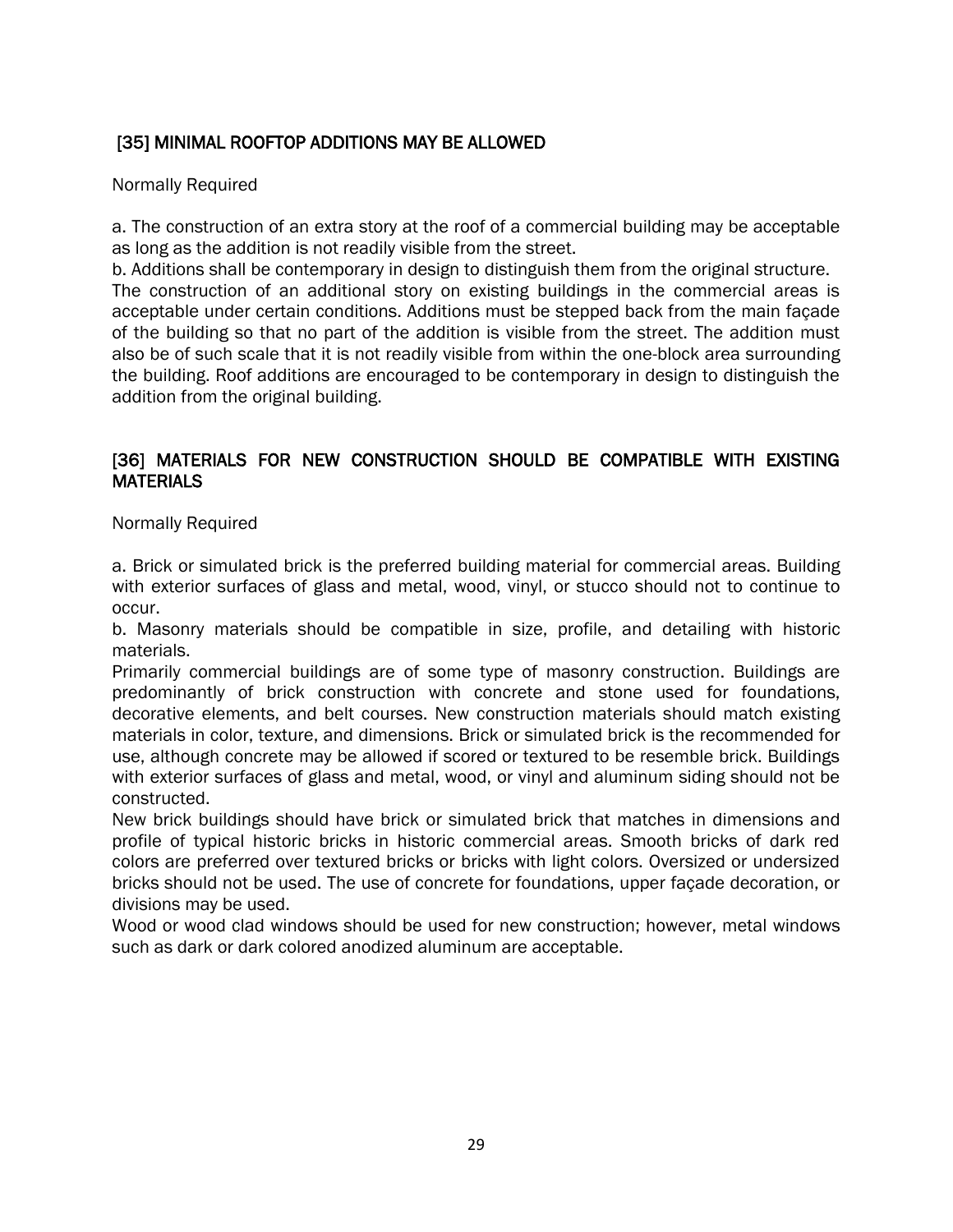# V. DEFINITIONS

# A. Procedural Definitions

Certificate of Appropriateness: A document awarded by the Board allowing an applicant to proceed with a proposed alteration, demolition, or new construction in a designated area or site, following a determination of the proposal's suitability according to applicable criteria

Due Process: The established procedure by which legal action is carried out

Normally Required: Mandatory actions, summarized in the guidelines, whose compliance is enforced by the Board

Recommended: Suggested, but not mandatory, actions summarized in the Design Review Guidelines Manual

# B. Technical Definitions

Addition: New construction added to an existing building or structure

Alteration: Work which impacts any exterior architectural feature, including construction, reconstruction, repair, or removal of any building element

Appropriate: Especially suitable or compatible

Building: A structure used to house a business or human activity.

Character: The qualities and attributes of any structure, site, street, or district

Board: Refers to the Code Enforcement Board of the city of Newport

Configuration: The arrangement of elements and details on a building or structure which help to define its character

Contemporary: Reflecting characteristics which illustrate that a building, structure, or detail was constructed in the present or recent past rather than being imitative or reflective of a historic design.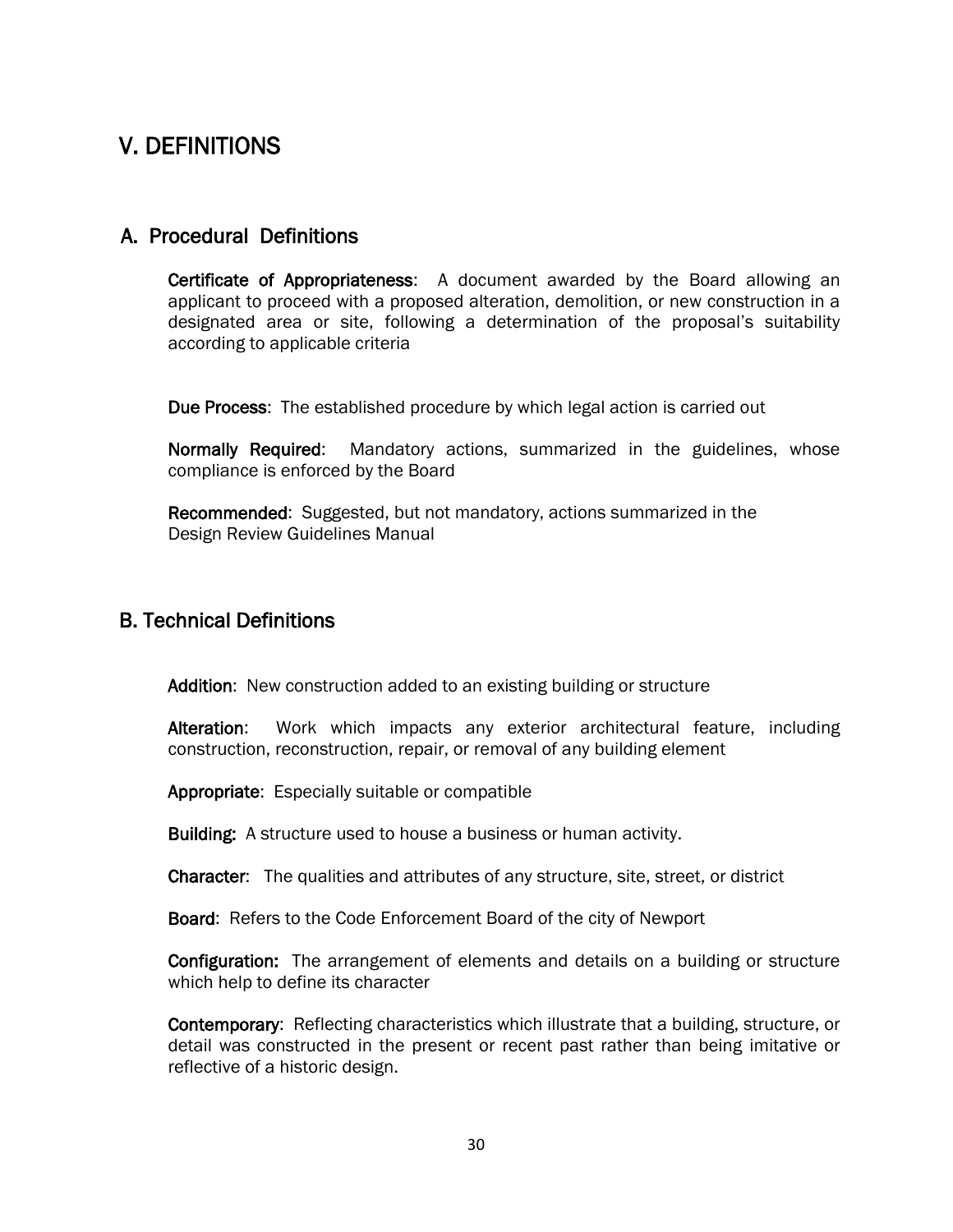Compatible: In harmony with location and surroundings

Context: The setting in which a historic element, site, structure, street, or district exists

Demolition:Any act which destroys in whole or in part a building or structure

Demolition by Neglect: The destruction of a building or structure through abandonment or lack of maintenance

Design Guidelines: Criteria developed for the Monmouth Street Business District to identify design concerns in an area to help property owners ensure that rehabilitation and new construction respect the character of designated buildings in the District

District: Refers to the Monmouth Street Business District

Element: A material part of detail of a site, structure, street, or district

Elevation: Any one of the external faces or façades of a building

**Fabric:** The physical material of a building, structure, or community, connoting an interweaving of component parts

Harmony: Pleasing or congruent arrangement

**Height:** The distance from the bottom to the top of a building or structure

Historic Imitation: New construction or rehabilitation where elements or components mimic an architectural style but are not of the same historic period as the existing buildings

Infill: New construction in the District on vacant lots or to replace existing buildings

Landscape: The totality of the built or human-influence habitat experience at any one place; dominant features are topography, plant cover, buildings, or other structures and their patterns.

Maintain: To keep in an existing state of repair

New Construction: Construction which is characterized by the introduction of new elements, sites, buildings/structures or additions to existing buildings/structures in the district.

Obscured: Covered, concealed, or hidden from view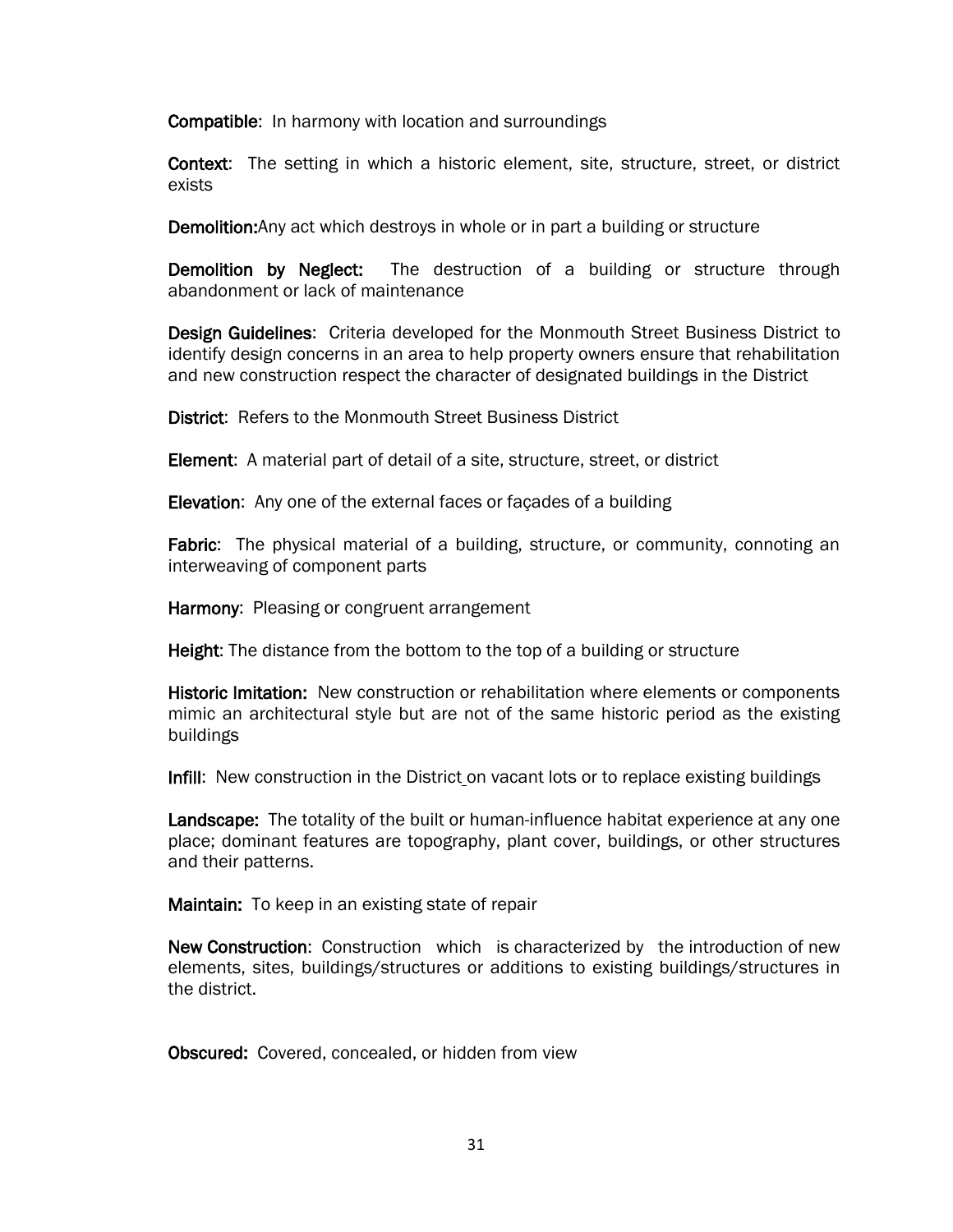Preservation: Generally, saving from destruction or deterioration old and historic buildings, sites, structures, and objects, and providing for their continued use by means of restoration, rehabilitation, or adaptive use

Proportion: Harmonious relation of parts to one another or to the whole

Recommendation: An action or activity advised but not required by the Board

Reconstruction: The act or process of reproducing by new construction the exact form and detail of a vanished building, construction of the exact form and detail of a vanished building, structure, or object, or part thereof, as is appeared at a specific period of time

Rehabilitation: The act or process of returning a property or building to usable condition through repair, alteration, and/or preservation of its features which are significant to its architectural and cultural values

Restoration: The act or process of accurately taking a building's appearance back to a specific period of time by removing later work and by replacing missing earlier features to match the original

Retain: To keep secure and intact; in the guidelines, "retain" and "maintain" describe the act of keeping an element, detail, or structure and continuing the same level of repair to aid in the preservations of elements, sites, and structures

Re-use: To use again. An element, detail, or structure might be reused in historic districts

Rhythm: Movement or fluctuation marked by the regular occurrence or natural flow or related elements

Scale: Proportional elements that demonstrate the size, materials, and style of buildings

Setting: The sum of attributes of a locality, business district, or property that defines its character

Significant: Having particularly important associations within the contexts of architecture, history, and culture

Stabilization: The act or process of applying measures essential to the maintenance of a deteriorated building as it exists at present, establishing structural stability and weather-resistant enclosure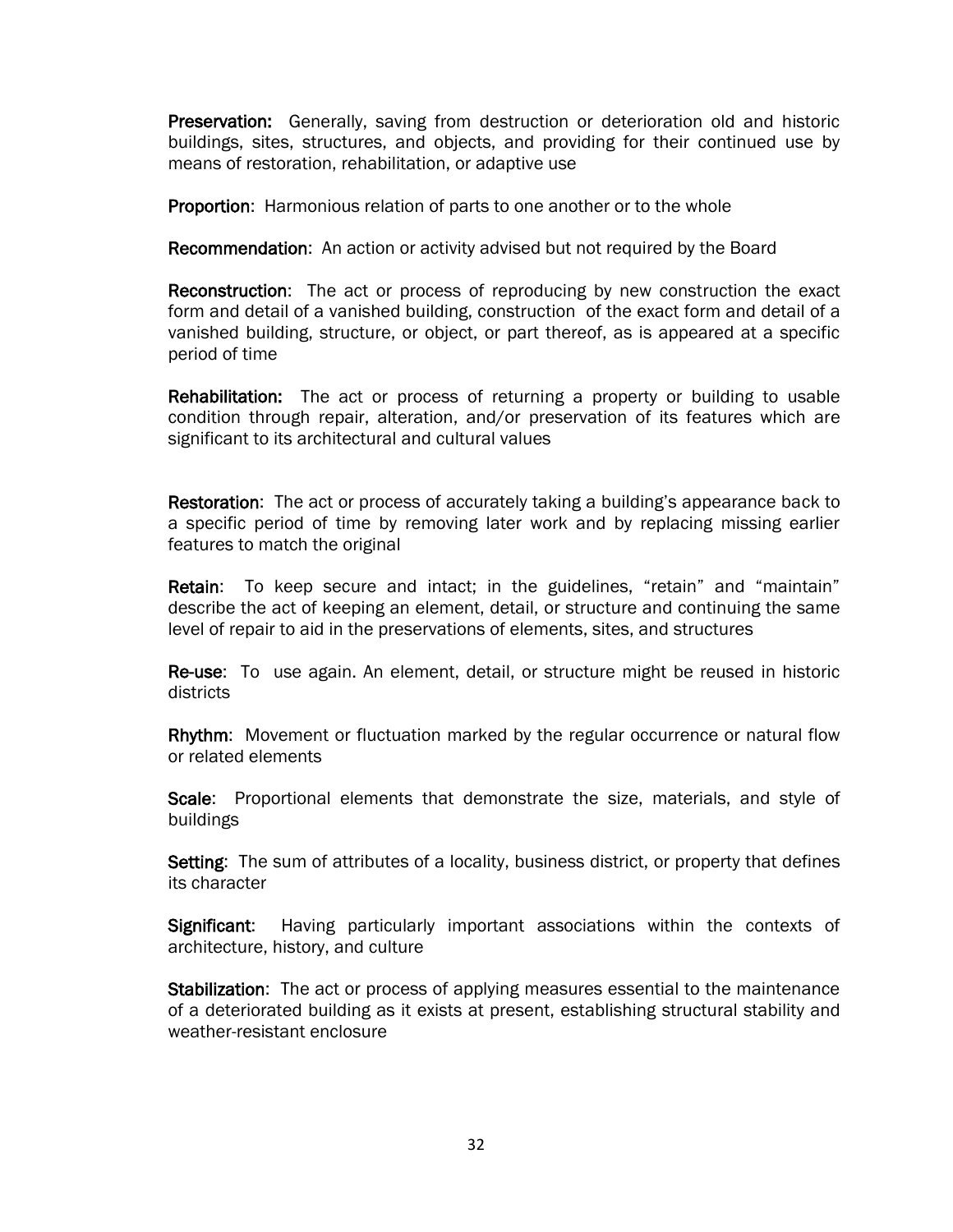Streetscape: The distinguishing character of a particular street as created by its width, degree of curvature, paving materials, design of the street furniture, and forms of surrounding buildings

Style: A type of architecture distinguished by special characteristics of structure and ornament and often related in time; also a general quality of a distinctive character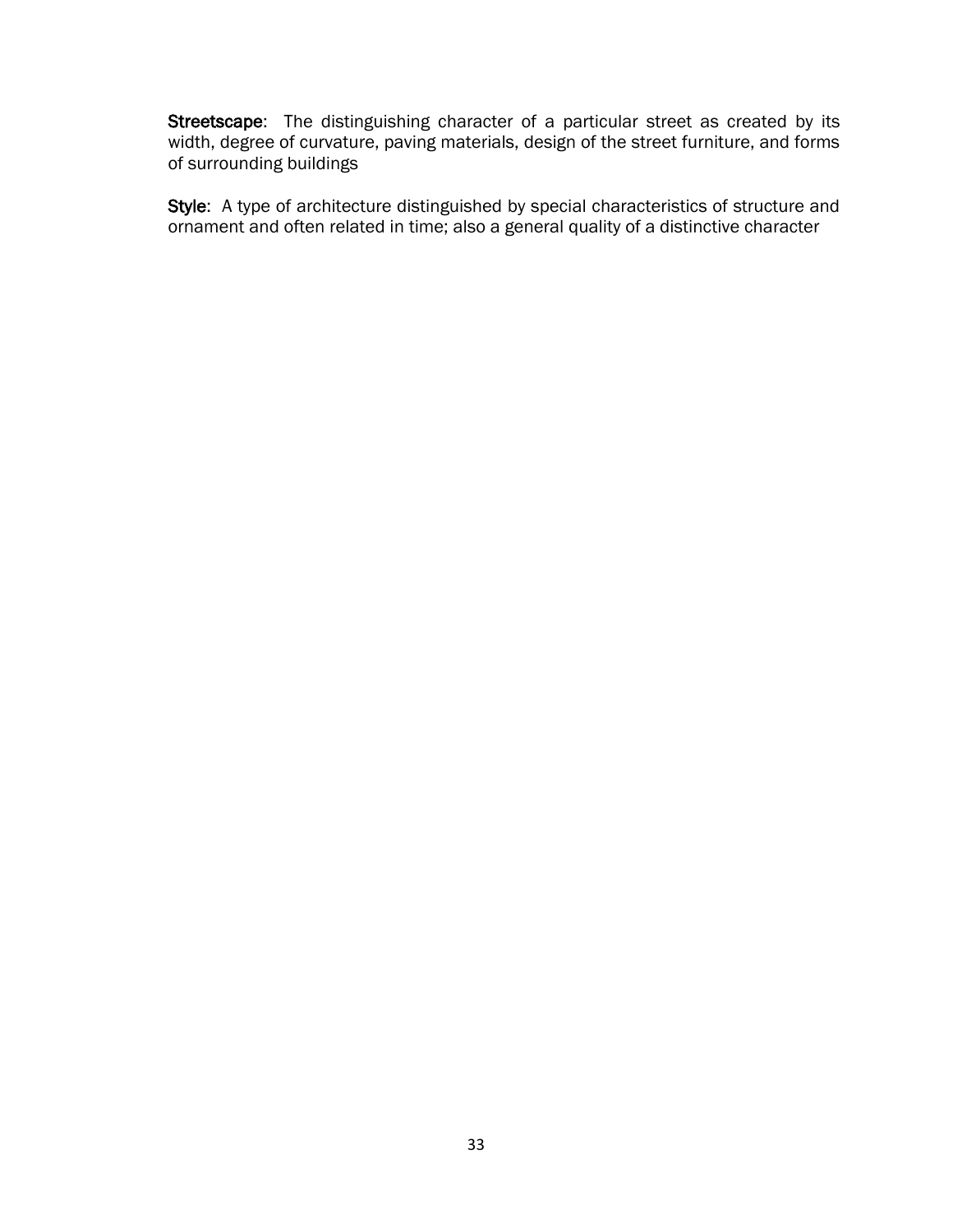| <b>Appendix A. Paint Color Recommendations</b> |                                       |                                                                      |                      |             |
|------------------------------------------------|---------------------------------------|----------------------------------------------------------------------|----------------------|-------------|
| <b>STYLE</b>                                   | <b>HOUSE SIDING OR BODY</b>           | <b>TRIM</b>                                                          | <b>SHUTTERS</b>      | <b>SASH</b> |
| <b>FEDERAL</b>                                 | Gentile pastel shades:                | Lighter than siding:                                                 |                      |             |
| 1790 TO 1830                                   | light yellow                          | off-white                                                            | rich green           |             |
|                                                | creamy beige                          | cream                                                                | dark red             |             |
|                                                | bluish gray                           | pale yellow                                                          | deep brown           |             |
|                                                | smoky blue                            | buff                                                                 | black                |             |
|                                                | muted green                           | muted blue                                                           | creamy off-white     |             |
|                                                | off-white                             |                                                                      |                      |             |
| <b>GREEK REVIVAL</b>                           | whites                                | For non-white houses:                                                |                      |             |
| 1820 TO 1860                                   | pale yellow                           | gray blue                                                            | bottle green         | whites      |
|                                                | light blue gray                       | olive green                                                          | chrome green         | putty line: |
|                                                | buff                                  | buff                                                                 | vivid green          | black or    |
|                                                | muted green gray                      | evergreen green                                                      |                      | green black |
|                                                | smoky gray                            |                                                                      |                      |             |
| <b>GOTHIC REVIVAL</b>                          | Light earthy colors:                  |                                                                      |                      |             |
| 1820 TO 1860                                   | fawn                                  | Same color as the body of the                                        | dark greens          |             |
|                                                | warm gray                             | building, but different shade, i.e.<br>a light colored building with | deeper shade of the  |             |
|                                                | gray tan                              | darker trim or a darker-colored                                      | body of the building |             |
|                                                | stone gray                            | building with lighter trim or                                        | natural wood         |             |
|                                                | smoky gray                            | creamy off-whites                                                    | color stained        |             |
|                                                | slate gray                            |                                                                      |                      |             |
|                                                | straw yellow                          |                                                                      |                      |             |
|                                                | rose beige                            |                                                                      |                      |             |
|                                                | chocolate brown                       |                                                                      |                      |             |
| <b>ITALIANATE</b>                              | Warm neutral hues on early buildings: | Early buildings:                                                     | Early buildings:     | black       |
| 1845 TO 1860                                   | earth brown                           | creamy off-white                                                     | warm brown           | chocolate   |
|                                                | muted stone gray                      | beige                                                                | Later buildings:     | brown       |
|                                                | yellow ochre                          | same color as body of the                                            | deep forest          | deep green  |
|                                                | peachy tan                            | building but in a darker shade                                       | green                |             |
|                                                | moss green                            | Later buildings:                                                     | reddish brown        |             |
|                                                | Later buildings:                      | evergreen green                                                      | color stained        |             |
|                                                | yellow                                | deep brown                                                           |                      |             |
|                                                | grayish green                         | dark olive green                                                     |                      |             |
|                                                | terra-cotta red                       |                                                                      |                      |             |
|                                                | dark brown                            |                                                                      |                      |             |
|                                                | blue gray                             |                                                                      |                      |             |

(Continued on next page)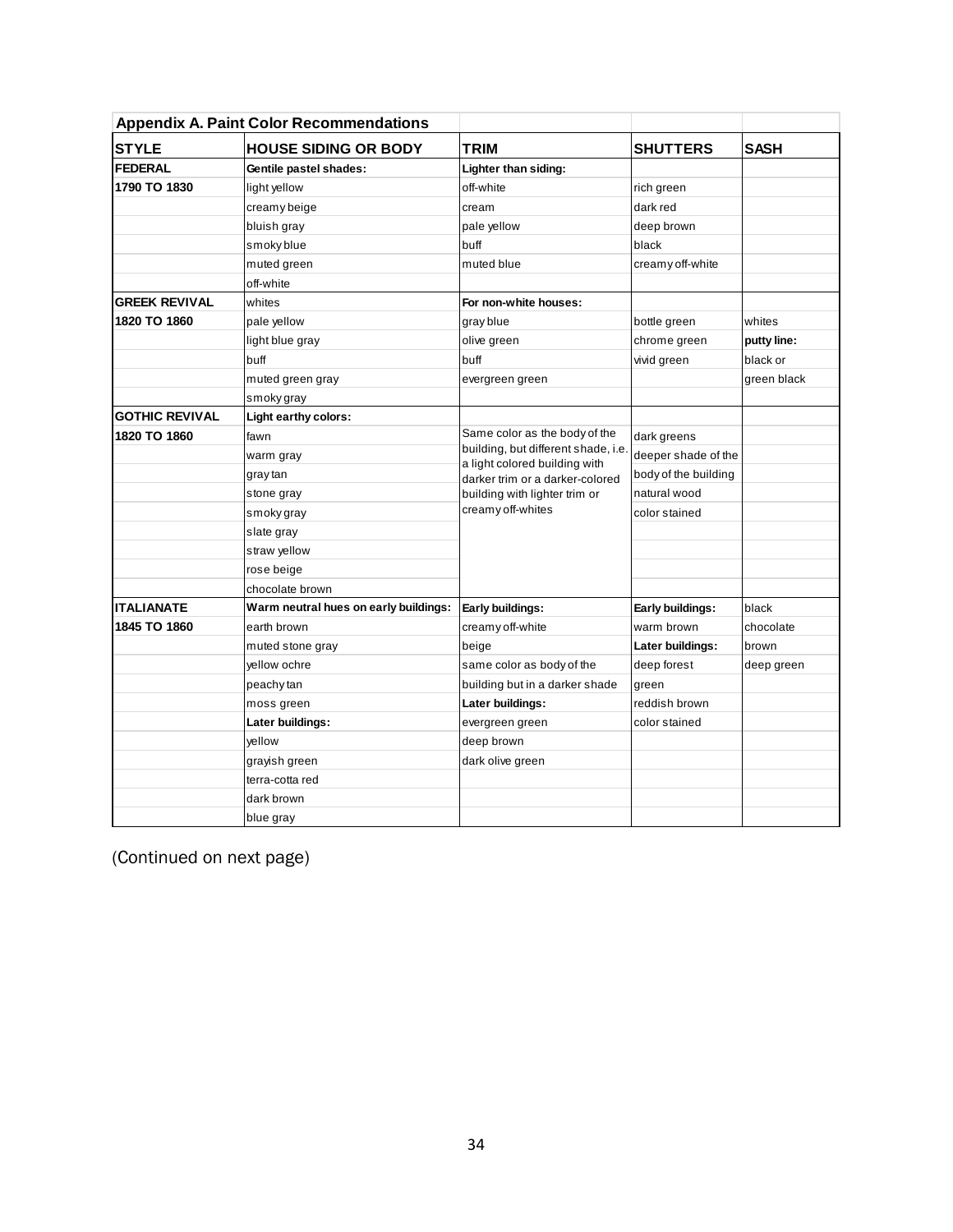| <b>STYLE</b>                      | <b>HOUSE SIDING OR BODY</b>                                                | <b>TRIM</b>                  | <b>SHUTTERS</b> | <b>SASH</b>      |
|-----------------------------------|----------------------------------------------------------------------------|------------------------------|-----------------|------------------|
| <b>SECOND EMPIRE</b>              | <b>Rich earth tones:</b>                                                   | Color contrast with the body | slate gray      | velvety brown    |
| <b>TO 1880</b>                    | maroons                                                                    | of the building:             | green black     | velvety gray     |
|                                   | warm red brown                                                             | evergreen green              | dark brown      |                  |
|                                   | stone gray                                                                 | light chocolate              |                 |                  |
|                                   | lead gray                                                                  | white                        |                 |                  |
|                                   | blue gray                                                                  | beige                        |                 |                  |
|                                   | dark terra-cotta red                                                       | cream                        |                 |                  |
|                                   | chocolate brown                                                            | vellow                       |                 |                  |
|                                   | umber brown                                                                |                              |                 |                  |
|                                   | olive green                                                                |                              |                 |                  |
|                                   | evergreen green                                                            |                              |                 |                  |
|                                   | sage green                                                                 |                              |                 |                  |
|                                   | dark golden ochre                                                          |                              |                 |                  |
|                                   | burnt orange                                                               |                              |                 |                  |
|                                   | parchment, soft tan                                                        |                              |                 |                  |
|                                   | yellowish beige                                                            |                              |                 |                  |
| <b>ROMANESQUE</b>                 |                                                                            | red brown                    |                 |                  |
| 1875 TO 1895                      |                                                                            | chocolate brown              |                 |                  |
|                                   |                                                                            | dark stone gray              |                 |                  |
| <b>QUEEN ANNE</b><br>1876 TO 1900 | Mostly multi-colored harmonious tones<br>3 to 5 on one house, to emphasize |                              |                 |                  |
|                                   | varied textures and decorative details                                     | Wood houses:                 | evergreen green | maroon           |
|                                   | Early buildings:                                                           | maroon                       | dark red        | dark red         |
|                                   | warm brick red                                                             | medium chocolate brown       | tan             | olive            |
|                                   | terra-cotta red                                                            | slate gray                   | dark blue       | deep green       |
|                                   | buttercup yellow                                                           | umber brown                  | two tones       | Alizarin crimson |
|                                   | deep sand, fawn                                                            | evergreen green              |                 | white            |
|                                   | medium olive                                                               | rich tan                     |                 |                  |
|                                   | deep yellow ochre                                                          | chrome yellow                |                 |                  |
|                                   | gray green                                                                 | sage green                   |                 |                  |
|                                   | Later buildings:                                                           | sap green                    |                 |                  |
|                                   | soft ash yellow                                                            | burnt sienna                 |                 |                  |
|                                   | muted gray                                                                 | Stone or brick buildings:    |                 |                  |
|                                   | olive green                                                                | earth colors:                |                 |                  |
|                                   | medium ochre                                                               | burnt sienna                 |                 |                  |
|                                   | bluish bottle green                                                        | dark copper                  |                 |                  |
|                                   | tan, dark brown                                                            | Indian red                   |                 |                  |
|                                   | sage green                                                                 | chocolate brown              |                 |                  |
|                                   | yellowish avocado                                                          | sand color                   |                 |                  |
|                                   | nutmeg russet                                                              | maroon                       |                 |                  |
|                                   | sand taupe                                                                 | deep tan                     |                 |                  |
|                                   | Less common, with single colors                                            | rich ochre                   |                 |                  |
|                                   | or contrasting shade of the                                                | dark burnt orange            |                 |                  |
|                                   | same color:                                                                | white                        |                 |                  |
|                                   | brown                                                                      | Less common, with buildings  |                 |                  |
|                                   | gray green                                                                 | having single body colors:   |                 |                  |
|                                   | olive                                                                      | contrasting shades of the    |                 |                  |
|                                   |                                                                            | same color                   |                 |                  |
|                                   |                                                                            |                              |                 |                  |

# (Continued Appendix A. Paint Color Recommendations)

(Continued on next page.)